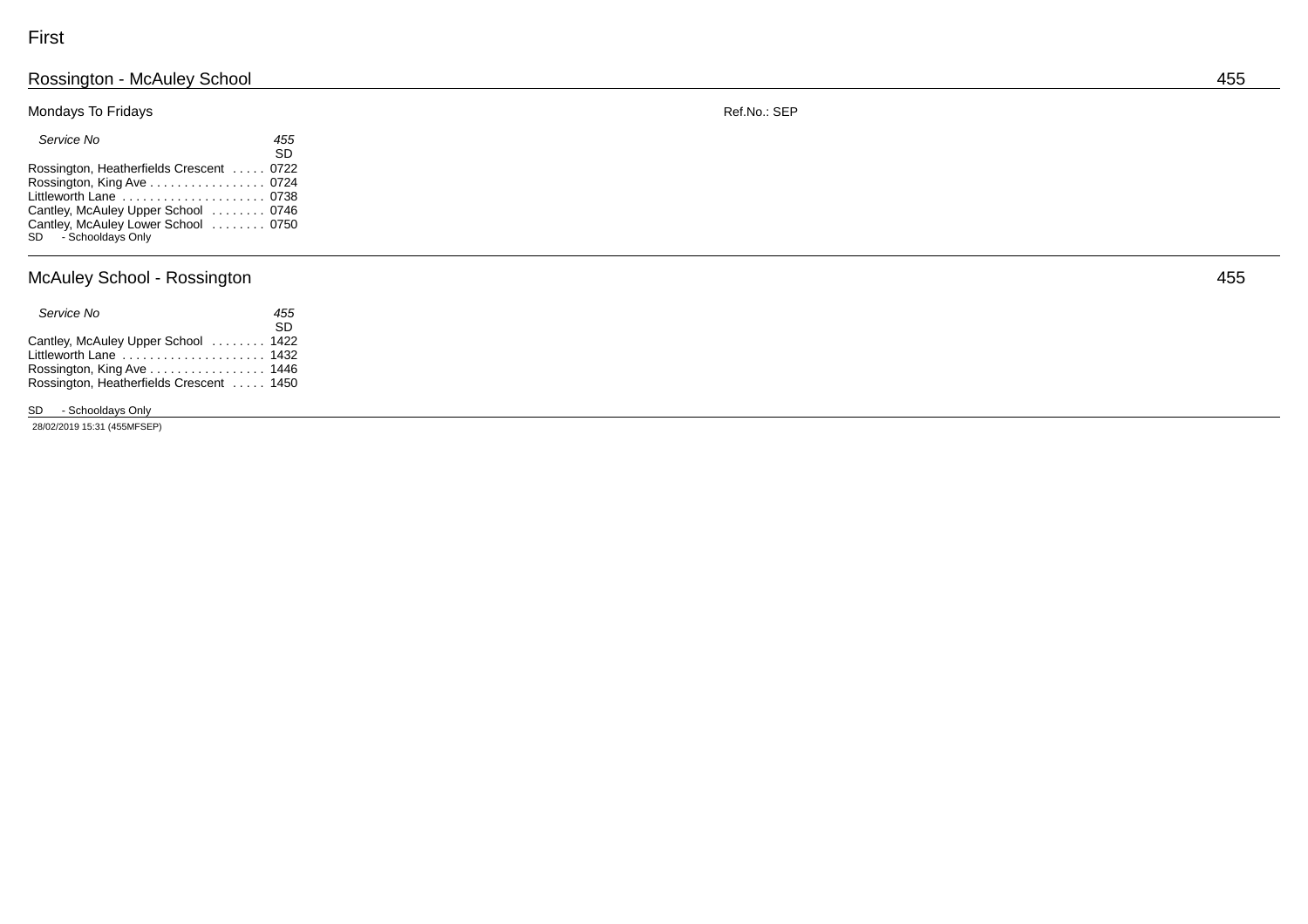#### Beckett Rd - Intake - McAuley School 466

### Mondays To Fridays

| Service No                             | 466       |
|----------------------------------------|-----------|
|                                        | <b>SD</b> |
| Beckett Rd/Holmes Market  0715         |           |
| Intake, Lothian Rd Roundabout  0727    |           |
| Intake, Sandringham Rd/Zetland Rd 0735 |           |
| Cantley, McAuley Upper School  0750    |           |
| SD - Schooldays Only                   |           |

#### McAuley School - Intake - Beck ett Rd 466

| Service No                             | 466 |
|----------------------------------------|-----|
|                                        | SD. |
| Cantley, McAuley Lower School  1422    |     |
| Intake, Sandringham Rd/Zetland Rd 1440 |     |
| Intake. Lothian Rd Roundabout 1448     |     |
| Beckett Rd/Holmes Market  1502         |     |
| Doncaster Frenchgate Interchange  1509 |     |
|                                        |     |

### SD - Schooldays Only

28 /02 /2019 15 :31 (466 M FSEP)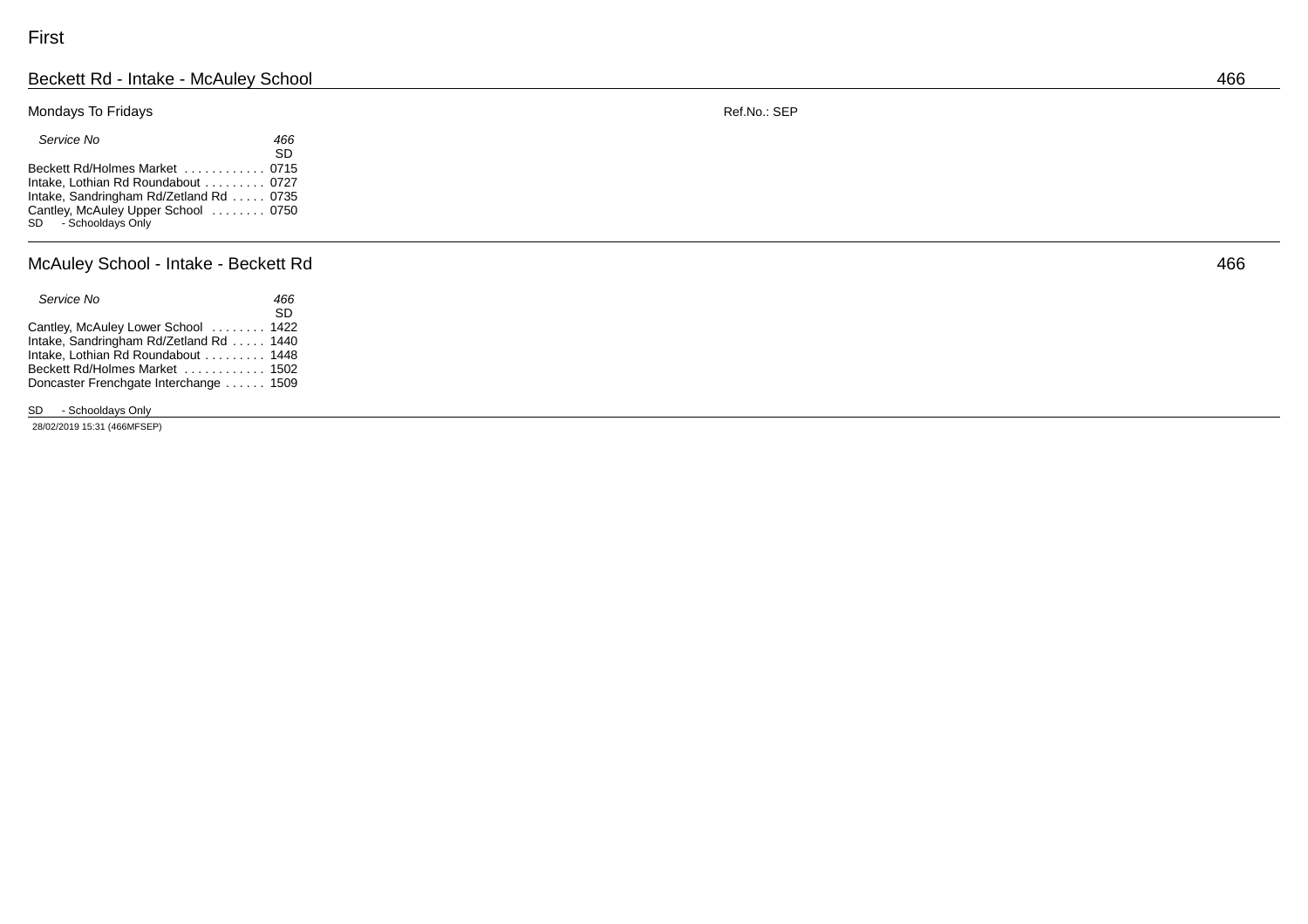#### Thorne - Edenthorpe - Armthorpe - McAuley School 481

### Mondays To Fridays

| Service No                                   | 481 | 481       |
|----------------------------------------------|-----|-----------|
|                                              | SD  | <b>SD</b> |
| Moorends, Winning Post  ----                 |     | 0700      |
| Thorne, Park Gates ----                      |     | 0710      |
| Stainforth, Parish Church 0705               |     | $-$ ---   |
| Barnby Dun, Brosley Ave 0710                 |     | $\sim$    |
| Dunsville, The Flarpath  ----                |     | 0720      |
| Edenthorpe, Tescos ----                      |     | 0725      |
| Kirk Sandall, Brecks Lane/Doncaster Rd. 0715 |     | $- - - -$ |
| Armthorpe, Roundabout  0727                  |     | 0737      |
| Cantley, McAuley Upper School  0737          |     | 0747      |
| Cantley, McAuley Lower School  0740          |     | 0750      |
| SD - Schooldays Only                         |     |           |
|                                              |     |           |

### McAuley School - Armthorpe - Edentho M c A ule y School - Armtho rpe - Doncas ter 482

| Service No                                    | 481 | 482       |
|-----------------------------------------------|-----|-----------|
|                                               | SD  | <b>SD</b> |
| Cantley, McAuley Upper School  1422           |     | $-$       |
| Cantley, Staunton Rd ----                     |     | 1423      |
| Armthorpe, Roundabout  1436                   |     | 1435      |
| Kirk Sandall, Brecks Lane/Doncaster Rd., 1448 |     |           |
| Edenthorpe, Sainsbury's  1458                 |     | $- - - -$ |
| Doncaster Royal Infirmary  ----               |     | 1446      |
| Doncaster Frenchgate Interchange ----         |     | 1457      |
|                                               |     |           |

SD - Schooldays Only

28 /02 /2019 15 :31 (481 M FSEP)

R ef.No.: SEP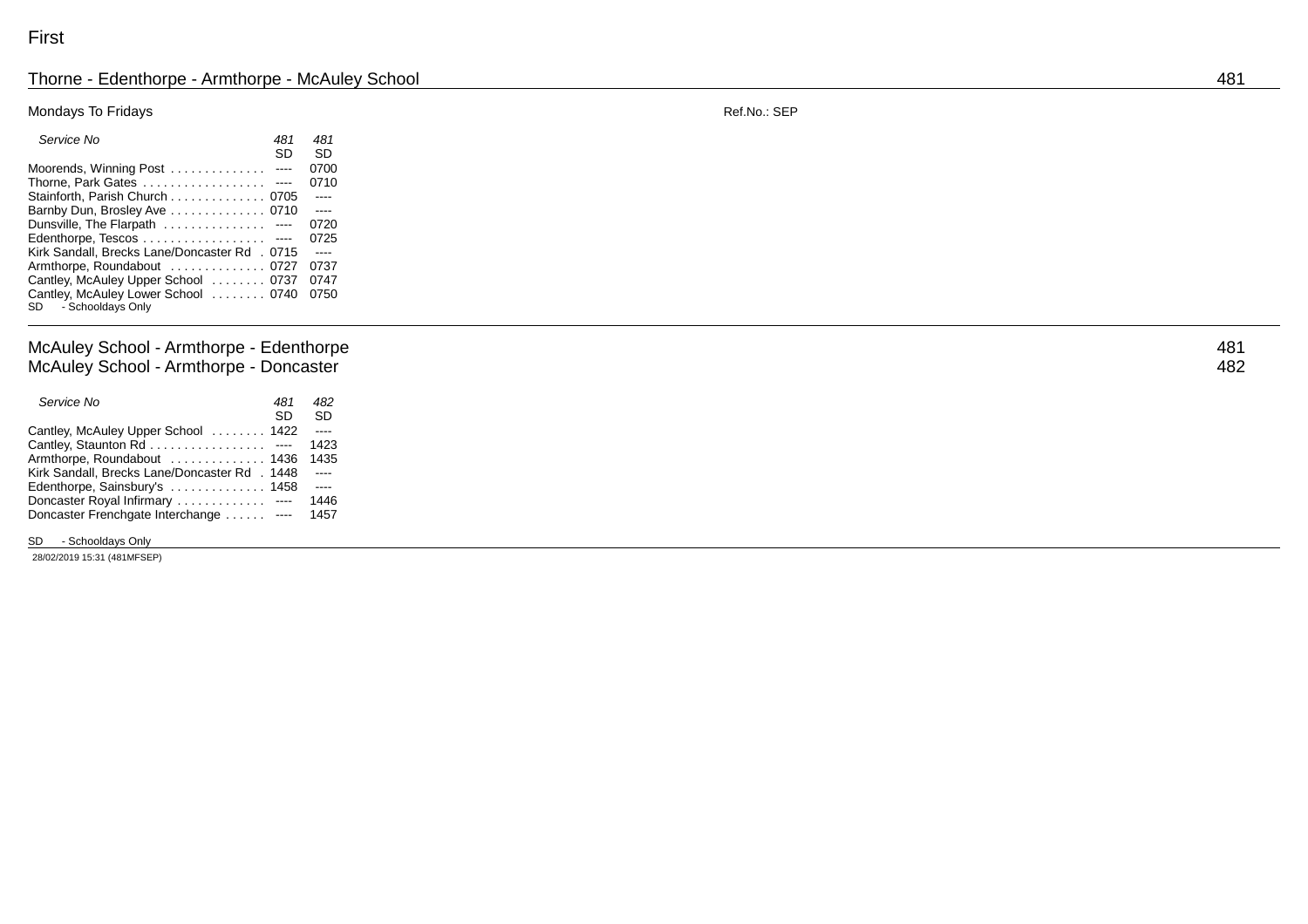### Cantle y - Doncas ter 490 Mondays To Fridays

 *Ser vic e No 490* SD in the state of the state of the state of the SD Cantley, McAuley Lower School ........ 1422 To w n Moor A venue / Victorian Cresc emt . . . 1434 Doncaster Frenchgate Interchange . . . . . . 1447

SD - Schooldays Only

#### Doncaster - Cantley - Hayfield School 490

| Service No                                         | 490 | 490      | 490 |  |
|----------------------------------------------------|-----|----------|-----|--|
|                                                    |     | sn sn sn |     |  |
| Doncaster Frenchgate Interchange  0720 0725 0815   |     |          |     |  |
| Town Moor Avenue/Victorian Crescemt 0728 0733 0823 |     |          |     |  |
| Cantley, McAuley Upper School  0743 0748 0838      |     |          |     |  |
| Hayfield School  0750 ---- 0845                    |     |          |     |  |
|                                                    |     |          |     |  |

SD - Schooldays Only

28 /02 /2019 15 :31 (490 M FSEP)

R ef.No.: SEP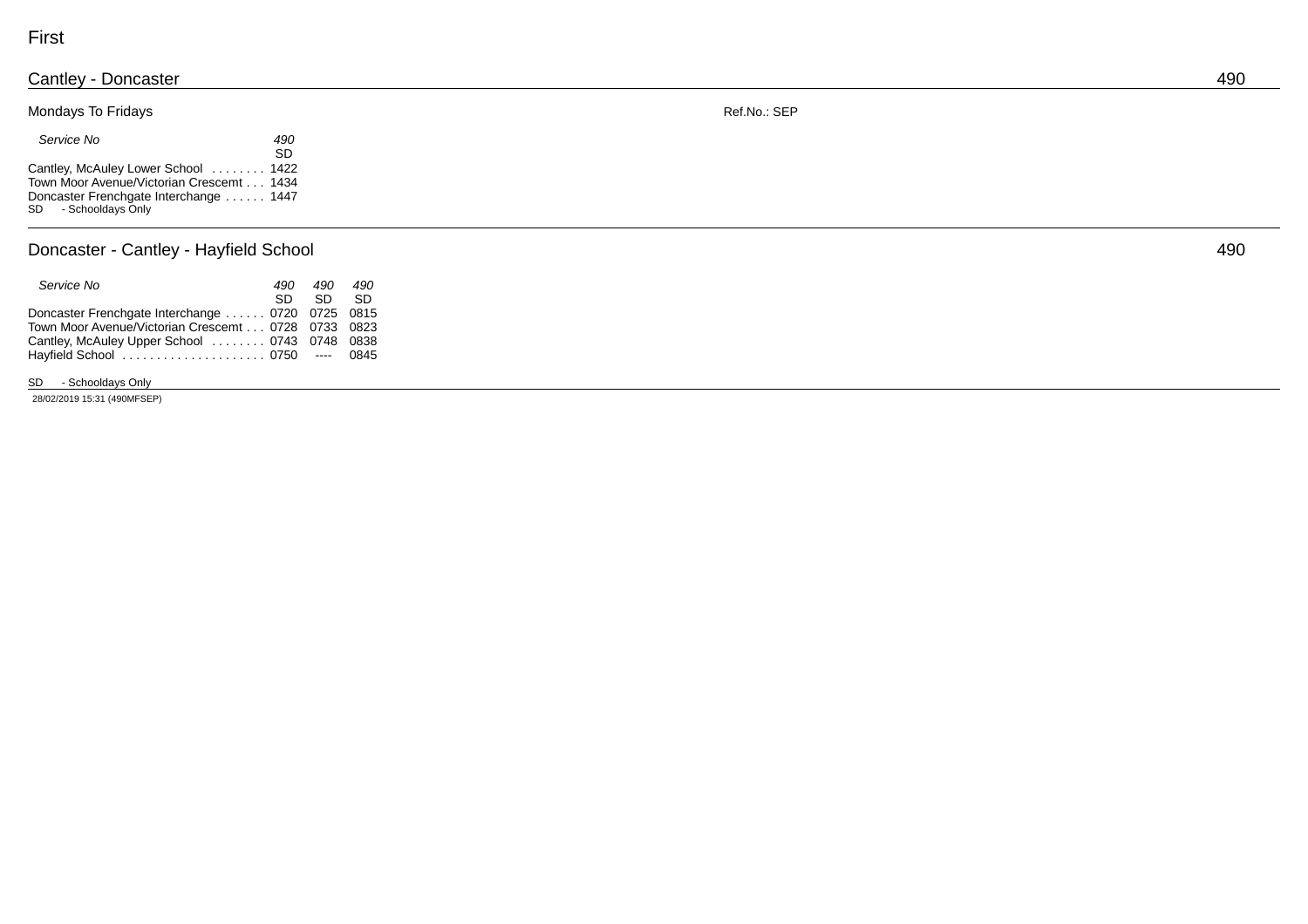#### Cantley - Doncaster - Edling ton to the contract of the contract of the contract of the contract of the contract of the contract of the contract of the contract of the contract of the contract of the contract of the contract of the contract of the con Cantley - Edling ton 414

### Mondays To Fridays

### *Ser vic e No 14 14 14 14 14 414 14 14* Cantley, McAuley Lower School . . . . . . . . ---- ---- ---- ---- 1422 ---- ----Doncaster Frenchgate Interchange . . . . . 0910 1015 1115 1215 1300 ---- 1500 1600 B alb y, St P e ter's Rd . . . . . . . . . . . . . . . . . . 0925 1030 1315 ---- 1515 1617<br>1323 ---- 1523 1625 Warmsworth, Stapleton Rd . . . . . . . . . . . 0933 1038 1138 1238 1323 ---- 1523 1625 E dling ton, Ho wbeck Drive . . . . . . . . . . . . . 0942 1047 1147 1247 1332 ---- 1532 1635 Thomas Wharton College Bus Park . . . . . ---- ---- ---- ---- 1457 ---- ----

#### Edlington - Doncaster - Can tley 14

| Service No                                                                     |     | 14   |  |  | 14 14 14 14 14 14 14 |  |
|--------------------------------------------------------------------------------|-----|------|--|--|----------------------|--|
|                                                                                | SD. | NSD. |  |  |                      |  |
| Edlington, Howbeck Drive  0700 0738 0943 1048 1148 1248 1332 1532 1638         |     |      |  |  |                      |  |
| Balby, St Peter's Rd 0714 0753 0958 1103 1203 1303 1347 1547 1653              |     |      |  |  |                      |  |
| Doncaster Frenchgate Interchange  0730 0808 1013 1118 1218 1318 1402 1602 1708 |     |      |  |  |                      |  |
| Cantley, McAuley Upper School 0753 ---- ---- ---- ---- ---- ----               |     |      |  |  |                      |  |

N S D - S chool H olidays

SD - Schooldays Only 28 /02 /2019 15 :31 ( D14 M FSEP) R ef.No.: SEP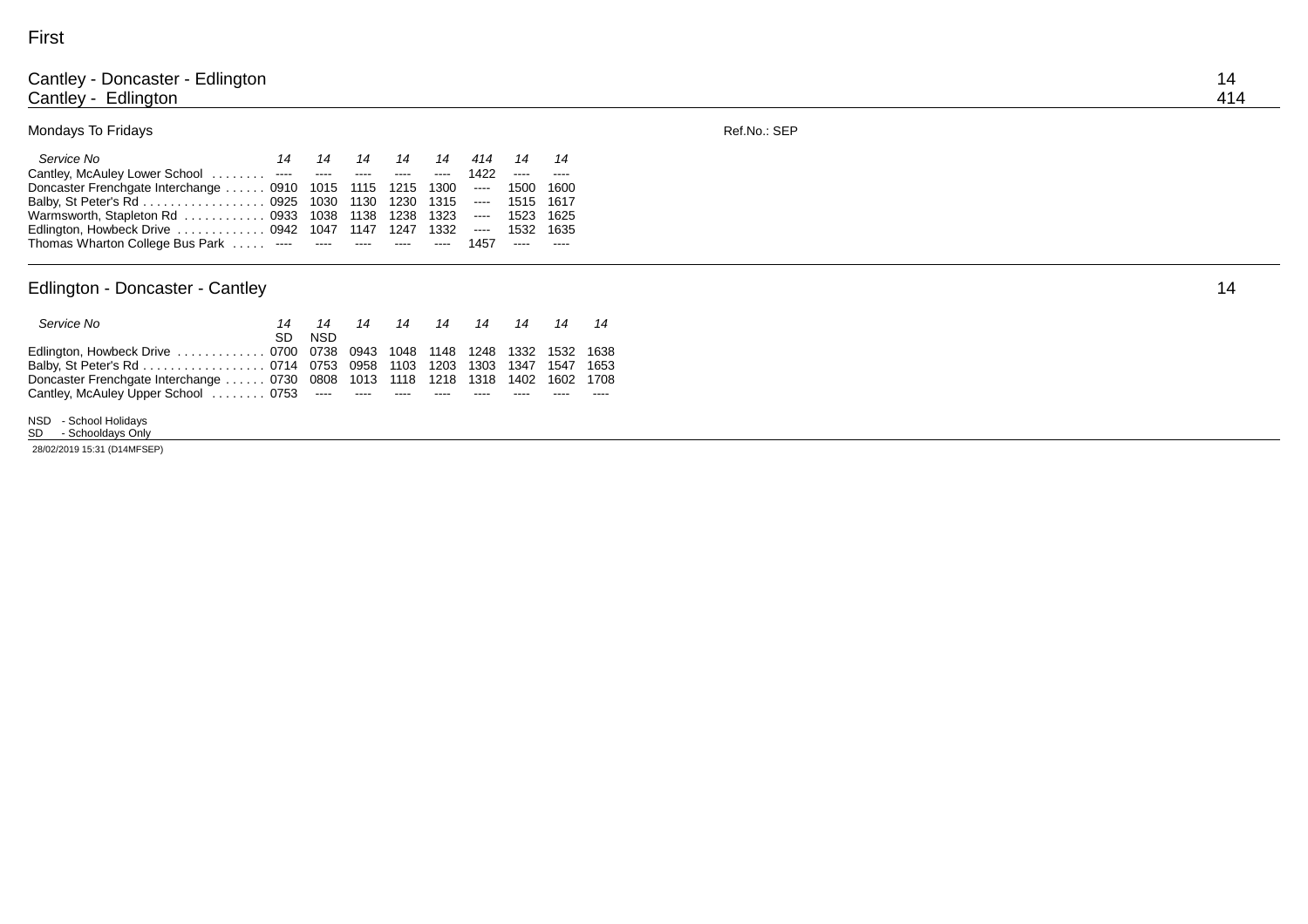| Doncaster - Skellow                         | 50  |
|---------------------------------------------|-----|
| Cantlet - Doncaster - Carcroft              | 50a |
| Doncaster - Skellow                         | 50b |
| Doncaster - Skellow - Askern (Instoneville) | 51  |
| Doncaster - Skellow - Askern (Instoneville) | 51a |
| via Campsall                                |     |

| Mondays To Fridays                                                                                                                                                                                                                                                                   |                                                                                       | Ref.No.: SEP                                                                |                                                                                                                                                                                                                                                                                                                                                                                                                                                                                                                        |                                                                               |                                                                                                                                                                                                                          |                                                                                                                                                                   |                                                                                                                                                                |                                                                         |                                                                                                                                                                                               |                                                                                   |                                                                                                                                                                                                                                                                                                                                                                                                                                                                                                                                                    |                                                                              |                                                                                                                                                                                                                                                                                                                                                                                                                                                                                                                                                                                                                                                                                                                                                                                                                                                                                                                                                                                                                                              |                                                                         |                                                                                      |                                                                  |                                                                         |                                                                                   |                                                                                                                                                                                                                                                                                                                                                                                                                                                                                                                                            |                                                                                                                                                                                                                                                                                                                                                                                                                                                                                                                                           |                                                                           |                                                                  |                                                                                  |                                                                              |                                                                                  |
|--------------------------------------------------------------------------------------------------------------------------------------------------------------------------------------------------------------------------------------------------------------------------------------|---------------------------------------------------------------------------------------|-----------------------------------------------------------------------------|------------------------------------------------------------------------------------------------------------------------------------------------------------------------------------------------------------------------------------------------------------------------------------------------------------------------------------------------------------------------------------------------------------------------------------------------------------------------------------------------------------------------|-------------------------------------------------------------------------------|--------------------------------------------------------------------------------------------------------------------------------------------------------------------------------------------------------------------------|-------------------------------------------------------------------------------------------------------------------------------------------------------------------|----------------------------------------------------------------------------------------------------------------------------------------------------------------|-------------------------------------------------------------------------|-----------------------------------------------------------------------------------------------------------------------------------------------------------------------------------------------|-----------------------------------------------------------------------------------|----------------------------------------------------------------------------------------------------------------------------------------------------------------------------------------------------------------------------------------------------------------------------------------------------------------------------------------------------------------------------------------------------------------------------------------------------------------------------------------------------------------------------------------------------|------------------------------------------------------------------------------|----------------------------------------------------------------------------------------------------------------------------------------------------------------------------------------------------------------------------------------------------------------------------------------------------------------------------------------------------------------------------------------------------------------------------------------------------------------------------------------------------------------------------------------------------------------------------------------------------------------------------------------------------------------------------------------------------------------------------------------------------------------------------------------------------------------------------------------------------------------------------------------------------------------------------------------------------------------------------------------------------------------------------------------------|-------------------------------------------------------------------------|--------------------------------------------------------------------------------------|------------------------------------------------------------------|-------------------------------------------------------------------------|-----------------------------------------------------------------------------------|--------------------------------------------------------------------------------------------------------------------------------------------------------------------------------------------------------------------------------------------------------------------------------------------------------------------------------------------------------------------------------------------------------------------------------------------------------------------------------------------------------------------------------------------|-------------------------------------------------------------------------------------------------------------------------------------------------------------------------------------------------------------------------------------------------------------------------------------------------------------------------------------------------------------------------------------------------------------------------------------------------------------------------------------------------------------------------------------------|---------------------------------------------------------------------------|------------------------------------------------------------------|----------------------------------------------------------------------------------|------------------------------------------------------------------------------|----------------------------------------------------------------------------------|
| Service No                                                                                                                                                                                                                                                                           | 51                                                                                    | 51                                                                          | 50                                                                                                                                                                                                                                                                                                                                                                                                                                                                                                                     | 51                                                                            | 50                                                                                                                                                                                                                       | 51a                                                                                                                                                               | 50                                                                                                                                                             | 50a                                                                     | 51                                                                                                                                                                                            | 50                                                                                | 50a                                                                                                                                                                                                                                                                                                                                                                                                                                                                                                                                                | 51a                                                                          | 50a                                                                                                                                                                                                                                                                                                                                                                                                                                                                                                                                                                                                                                                                                                                                                                                                                                                                                                                                                                                                                                          | 50                                                                      | 51                                                                                   | 50                                                               | 50a                                                                     | 51a                                                                               | 50                                                                                                                                                                                                                                                                                                                                                                                                                                                                                                                                         | 50a                                                                                                                                                                                                                                                                                                                                                                                                                                                                                                                                       | 51<br>A                                                                   | 50<br>A                                                          | 50a<br>A                                                                         | 51a                                                                          | 50<br>A                                                                          |
| Doncaster Frenchgate Interchange.<br>. 0542<br>Woodlands, Shops.<br>Carcroft, Owston Rd/Lodge Rd<br>Skellow, Hawthorne Crescent.<br>.<br>Skellow, Crabgate Lane/Mill Lane  0555<br>Instoneville, Avenue Rd/Airstone Rd                                                               | . 0530<br>-----<br>$---$<br>$---$                                                     | 0600<br>0612<br>$\cdots$<br>$\cdots$<br>0625<br>$\cdots$                    | 0630<br>0642<br>$---$<br>0653<br>$\cdots$<br>----                                                                                                                                                                                                                                                                                                                                                                                                                                                                      | 0645<br>0657<br>$---$<br>$\cdots$<br>0710<br>0718                             | 0700<br>0714<br>$---$<br>0727<br>$\frac{1}{2} \left( \frac{1}{2} \right) \left( \frac{1}{2} \right) \left( \frac{1}{2} \right) \left( \frac{1}{2} \right) \left( \frac{1}{2} \right)$<br>$\cdots$                        | 0715<br>0729<br>----<br>----<br>0742<br>0759                                                                                                                      | 0744<br>$\cdots$<br>0757<br>$---$<br>$\frac{1}{2} \left( \frac{1}{2} \right) \left( \frac{1}{2} \right) \left( \frac{1}{2} \right) \left( \frac{1}{2} \right)$ | 0740<br>0754<br>0802<br>----<br>$\cdots$<br>$\cdots$                    | 0750<br>0804<br>$\frac{1}{2} \left( \frac{1}{2} \right) \left( \frac{1}{2} \right) \left( \frac{1}{2} \right) \left( \frac{1}{2} \right) \left( \frac{1}{2} \right)$<br>$---$<br>0817<br>0826 | 0800<br>0814<br>$\cdots$<br>0827<br>$\cdots$<br>$\cdots$                          | 0815<br>0829<br>0837<br>----<br>$\cdots$<br>$---$                                                                                                                                                                                                                                                                                                                                                                                                                                                                                                  | 0830<br>0844<br>$\cdots$<br>$- - - -$<br>0857<br>0914                        | 0840<br>0854<br>0902<br>$\cdots$<br>$\cdots$<br>----                                                                                                                                                                                                                                                                                                                                                                                                                                                                                                                                                                                                                                                                                                                                                                                                                                                                                                                                                                                         | 0850<br>0904<br>$\cdots$<br>0917<br>$\cdots$<br>$---$                   | 0900<br>0914<br>$---$<br>$\cdots$<br>0927<br>0936                                    | 0910<br>0924<br>$\cdots$<br>0937<br>----<br>----                 | 0920<br>0934<br>0942<br>----<br>$\cdots$<br>$---$                       | 0930<br>0944<br>$\cdots$<br>$\cdots$<br>0957<br>1014                              | 0940<br>0954<br>$\cdots$<br>1007<br>$\cdots$<br>----                                                                                                                                                                                                                                                                                                                                                                                                                                                                                       | 0950<br>1004<br>1012<br>----<br>$\cdots$<br>----                                                                                                                                                                                                                                                                                                                                                                                                                                                                                          | 1000<br>1015<br>$\cdots$<br>$\cdots$<br>1028<br>1037                      | 1010<br>1025<br>----<br>1038<br>----<br>----                     | 1020<br>1035<br>1043<br>$\cdots$<br>$\cdots$<br>$---$                            | A<br>1030<br>1045<br>$\frac{1}{2}$<br>$\cdots$<br>1058<br>1115               | 1040<br>1055<br>----<br>1108<br>$\cdots$<br>$\cdots$                             |
| Service No<br>Cantley, McAuley Upper School<br>.<br>Doncaster Frenchgate Interchange<br>$\cdots$<br>Doncaster Frenchgate Interchange<br>Carcroft, Owston Rd/Lodge Rd  1113<br>Skellow. Hawthorne Crescent<br>Skellow, Crabgate Lane/Mill Lane<br>Instoneville, Avenue Rd/Airstone Rd | 50a<br>A<br>$\cdots$<br>$\ldots$ 1050<br>$\sim$ $\sim$ $\sim$<br>$\cdots$<br>$\cdots$ | 51<br>A<br>$\cdots$<br>1100<br>1115<br>$\cdots$<br>$\cdots$<br>1128<br>1137 | 50<br>A<br>----<br>1110<br>1125<br>$\cdots$<br>1138<br>$\frac{1}{2} \left( \frac{1}{2} \right) \left( \frac{1}{2} \right) \left( \frac{1}{2} \right) \left( \frac{1}{2} \right)$<br>$\cdots$                                                                                                                                                                                                                                                                                                                           | 50a<br>A<br>$---$<br>1120<br>1135<br>1143<br>$\cdots$<br>$\cdots$<br>$\cdots$ | 51a<br>A<br>$\cdots$<br>1130<br>1145<br>$\cdots$<br>$\frac{1}{2} \left( \frac{1}{2} \right) \left( \frac{1}{2} \right) \left( \frac{1}{2} \right) \left( \frac{1}{2} \right) \left( \frac{1}{2} \right)$<br>1158<br>1215 | 50<br>A<br>----<br>1140<br>1155<br>$\cdots$<br>1208<br>$\frac{1}{2} \left( \frac{1}{2} \right) \left( \frac{1}{2} \right) \left( \frac{1}{2} \right)$<br>$\cdots$ | 50a<br>A<br>$\frac{1}{2}$<br>1150<br>1205<br>1213<br>$---$<br>$- - - -$<br>$\cdots$                                                                            | 51<br>Α<br>----<br>1200<br>1215<br>$\cdots$<br>$\cdots$<br>1228<br>1237 | 50<br>A<br>----<br>1210<br>1225<br>$\cdots$<br>1238<br>$\cdots$<br>$\cdots$                                                                                                                   | 50a<br>Α<br>----<br>1220<br>1235<br>1243<br>$\cdots$<br>$\frac{1}{2}$<br>$\cdots$ | 51a<br>Α<br>----<br>1230<br>1245<br>$\begin{array}{cccccccccc} \multicolumn{2}{c}{} & \multicolumn{2}{c}{} & \multicolumn{2}{c}{} & \multicolumn{2}{c}{} & \multicolumn{2}{c}{} & \multicolumn{2}{c}{} & \multicolumn{2}{c}{} & \multicolumn{2}{c}{} & \multicolumn{2}{c}{} & \multicolumn{2}{c}{} & \multicolumn{2}{c}{} & \multicolumn{2}{c}{} & \multicolumn{2}{c}{} & \multicolumn{2}{c}{} & \multicolumn{2}{c}{} & \multicolumn{2}{c}{} & \multicolumn{2}{c}{} & \multicolumn{2}{c}{} & \multicolumn{2}{c}{} & \mult$<br>----<br>1258<br>1315 | 50<br>A<br>$---$<br>1240<br>1255<br>$\cdots$<br>1308<br>$\cdots$<br>$\cdots$ | 50a<br>Α<br>$\cdots$<br>1250<br>1305<br>1313<br>$\begin{array}{cccccccccc} \multicolumn{2}{c}{} & \multicolumn{2}{c}{} & \multicolumn{2}{c}{} & \multicolumn{2}{c}{} & \multicolumn{2}{c}{} & \multicolumn{2}{c}{} & \multicolumn{2}{c}{} & \multicolumn{2}{c}{} & \multicolumn{2}{c}{} & \multicolumn{2}{c}{} & \multicolumn{2}{c}{} & \multicolumn{2}{c}{} & \multicolumn{2}{c}{} & \multicolumn{2}{c}{} & \multicolumn{2}{c}{} & \multicolumn{2}{c}{} & \multicolumn{2}{c}{} & \multicolumn{2}{c}{} & \multicolumn{2}{c}{} & \mult$<br>$\begin{array}{ccc} \multicolumn{3}{c}{} & \multicolumn{3}{c}{} & \multicolumn{3}{c}{} & \multicolumn{3}{c}{} & \multicolumn{3}{c}{} & \multicolumn{3}{c}{} & \multicolumn{3}{c}{} & \multicolumn{3}{c}{} & \multicolumn{3}{c}{} & \multicolumn{3}{c}{} & \multicolumn{3}{c}{} & \multicolumn{3}{c}{} & \multicolumn{3}{c}{} & \multicolumn{3}{c}{} & \multicolumn{3}{c}{} & \multicolumn{3}{c}{} & \multicolumn{3}{c}{} & \multicolumn{3}{c}{} & \multicolumn{3}{c}{} & \multicolumn$<br>$\cdots$ | 51<br>A<br>----<br>1300<br>1315<br>$\cdots$<br>$\cdots$<br>1328<br>1337 | 50<br>A<br>$\cdots$<br>1310<br>1325<br>$\cdots$<br>1338<br>$\frac{1}{2}$<br>$\cdots$ | 50a<br>A<br>----<br>1322<br>1337<br>1345<br>----<br>----<br>---- | 51a<br>A<br>----<br>334<br>1349<br>$\cdots$<br>$\cdots$<br>1402<br>1419 | 50<br>A<br>----<br>1346<br>1401<br>$\cdots$<br>1414<br>$\frac{1}{2}$<br>$- - - -$ | 50a<br>A<br>----<br>1356<br>1411<br>1419<br>$\cdots$<br>$\frac{1}{2} \left( \frac{1}{2} \right) \left( \frac{1}{2} \right) \left( \frac{1}{2} \right) \left( \frac{1}{2} \right) \left( \frac{1}{2} \right) \left( \frac{1}{2} \right) \left( \frac{1}{2} \right) \left( \frac{1}{2} \right) \left( \frac{1}{2} \right) \left( \frac{1}{2} \right) \left( \frac{1}{2} \right) \left( \frac{1}{2} \right) \left( \frac{1}{2} \right) \left( \frac{1}{2} \right) \left( \frac{1}{2} \right) \left( \frac{1}{2} \right) \left( \frac$<br>---- | 51<br>A<br>----<br>1410<br>1425<br>$\cdots$<br>$\frac{1}{2} \left( \frac{1}{2} \right) \left( \frac{1}{2} \right) \left( \frac{1}{2} \right) \left( \frac{1}{2} \right) \left( \frac{1}{2} \right) \left( \frac{1}{2} \right) \left( \frac{1}{2} \right) \left( \frac{1}{2} \right) \left( \frac{1}{2} \right) \left( \frac{1}{2} \right) \left( \frac{1}{2} \right) \left( \frac{1}{2} \right) \left( \frac{1}{2} \right) \left( \frac{1}{2} \right) \left( \frac{1}{2} \right) \left( \frac{1}{2} \right) \left( \frac$<br>1438<br>1447 | 50<br>A<br>$---$<br>1420<br>1435<br>$\cdots$<br>1448<br>$\cdots$<br>$---$ | 50a<br>A<br>----<br>1432<br>1450<br>1458<br>----<br>----<br>---- | 51a<br>A<br>1422<br>1442<br>1444<br>1502<br>$\cdots$<br>$\cdots$<br>1516<br>1533 | 50<br>A<br>$\cdots$<br>1456<br>1514<br>$- - - -$<br>1527<br>----<br>$\cdots$ | 51<br>$\overline{A}$<br>----<br>1504<br>1522<br>----<br>$\cdots$<br>1536<br>1545 |
| Service No                                                                                                                                                                                                                                                                           | 50<br>A                                                                               | 50a<br>A                                                                    | 51a<br>A                                                                                                                                                                                                                                                                                                                                                                                                                                                                                                               | 50<br>A                                                                       | 50a<br>A                                                                                                                                                                                                                 | 51<br>A                                                                                                                                                           | 50<br>A                                                                                                                                                        | 51a<br>A                                                                | 50a<br>A                                                                                                                                                                                      | 50<br>A                                                                           | 50a<br>А                                                                                                                                                                                                                                                                                                                                                                                                                                                                                                                                           | 51<br>A                                                                      | 50<br>A                                                                                                                                                                                                                                                                                                                                                                                                                                                                                                                                                                                                                                                                                                                                                                                                                                                                                                                                                                                                                                      | 50a<br>Α                                                                | 51a<br>A                                                                             | 50<br>A                                                          | 51<br>A                                                                 | 50<br>A                                                                           | 50b<br>A                                                                                                                                                                                                                                                                                                                                                                                                                                                                                                                                   | 50 <sub>b</sub><br>$\overline{A}$                                                                                                                                                                                                                                                                                                                                                                                                                                                                                                         | 50 <sub>b</sub>                                                           | 50b                                                              | 50 <sub>b</sub>                                                                  | 50 <sub>b</sub>                                                              | 50b                                                                              |
| Doncaster Frenchgate Interchange<br>. 1534<br>Woodlands, Shops.<br>Carcroft, Owston Rd/Lodge Rd<br>Skellow, Hawthorne Crescent  1547<br>Skellow, Crabgate Lane/Mill Lane.<br>Instoneville, Avenue Rd/Airstone Rd                                                                     | . 1516<br>$---$<br>$\cdots$<br>$\cdots$                                               | 1526<br>1544<br>1552<br>$\cdots$<br>$\cdots$<br>$\cdots$                    | 1536<br>1554<br>$\frac{1}{2} \left( \frac{1}{2} \right) \left( \frac{1}{2} \right) \left( \frac{1}{2} \right) \left( \frac{1}{2} \right) \left( \frac{1}{2} \right) \left( \frac{1}{2} \right) \left( \frac{1}{2} \right) \left( \frac{1}{2} \right) \left( \frac{1}{2} \right) \left( \frac{1}{2} \right) \left( \frac{1}{2} \right) \left( \frac{1}{2} \right) \left( \frac{1}{2} \right) \left( \frac{1}{2} \right) \left( \frac{1}{2} \right) \left( \frac{1}{2} \right) \left( \frac$<br>$\cdots$<br>1608<br>1625 | 1546<br>1604<br>$\cdots$<br>1617<br>$\cdots$<br>$---$                         | 1556<br>1614<br>1622<br>$---$<br>$\cdots$<br>$---$                                                                                                                                                                       | 1608<br>1626<br>$\cdots$<br>$\cdots$<br>1641<br>1650                                                                                                              | 1620<br>1638<br>----<br>1652<br>$\cdots$<br>----                                                                                                               | 1630<br>1650<br>----<br>$\cdots$<br>1705<br>1722                        | 1640<br>1700<br>1709<br>$\cdots$<br>$\cdots$                                                                                                                                                  | 1650<br>1710<br>$---$<br>1724<br>$\cdots$                                         | 1700<br>1720<br>1729<br>$\cdots$<br>$---$                                                                                                                                                                                                                                                                                                                                                                                                                                                                                                          | 1710<br>1730<br>$---$<br>$\cdots$<br>1744<br>1753                            | 1720<br>1740<br>$\cdots$<br>1753<br>$\cdots$<br>----                                                                                                                                                                                                                                                                                                                                                                                                                                                                                                                                                                                                                                                                                                                                                                                                                                                                                                                                                                                         | 732<br>1750<br>1758<br>$\cdots$<br>$\cdots$<br>----                     | 1744<br>1802<br>$---$<br>$---$<br>1815<br>1832                                       | 1756<br>1814<br>----<br>1827<br>$\cdots$                         | 1808<br>1823<br>----<br>$\cdots$<br>1836                                | 1820<br>1835<br>$\cdots$<br>1848<br>$\cdots$                                      | 1835<br>1850<br>1857<br>$\cdots$<br>1905                                                                                                                                                                                                                                                                                                                                                                                                                                                                                                   | 1850<br>1905<br>1912<br>$- - - -$<br>1920                                                                                                                                                                                                                                                                                                                                                                                                                                                                                                 | 1920<br>1932<br>1939<br>----<br>1947                                      | 1950<br>2002<br>2009<br>----<br>2017                             | 2050<br>2102<br>2109<br>$- - - -$<br>2117                                        | 2150<br>2202<br>2209<br>$- - - -$<br>2217                                    | 2250<br>2302<br>2309<br>----<br>2317                                             |
| Service No<br>Doncaster Frenchgate Interchange  2350<br>Woodlands, Shops<br>Carcroft, Owston Rd/Lodge Rd  0009                                                                                                                                                                       | 50 <sub>b</sub><br>.0002                                                              |                                                                             |                                                                                                                                                                                                                                                                                                                                                                                                                                                                                                                        |                                                                               |                                                                                                                                                                                                                          |                                                                                                                                                                   |                                                                                                                                                                |                                                                         |                                                                                                                                                                                               |                                                                                   |                                                                                                                                                                                                                                                                                                                                                                                                                                                                                                                                                    |                                                                              |                                                                                                                                                                                                                                                                                                                                                                                                                                                                                                                                                                                                                                                                                                                                                                                                                                                                                                                                                                                                                                              |                                                                         |                                                                                      |                                                                  |                                                                         |                                                                                   |                                                                                                                                                                                                                                                                                                                                                                                                                                                                                                                                            |                                                                                                                                                                                                                                                                                                                                                                                                                                                                                                                                           |                                                                           |                                                                  |                                                                                  |                                                                              |                                                                                  |

Skellow, Crabgate Lane/Mill Lane . . . . . . . 0017 A - Buses will call into Park & Ride North to alight passengers on request only

28/02/2019 15:31 (D50MFSEP)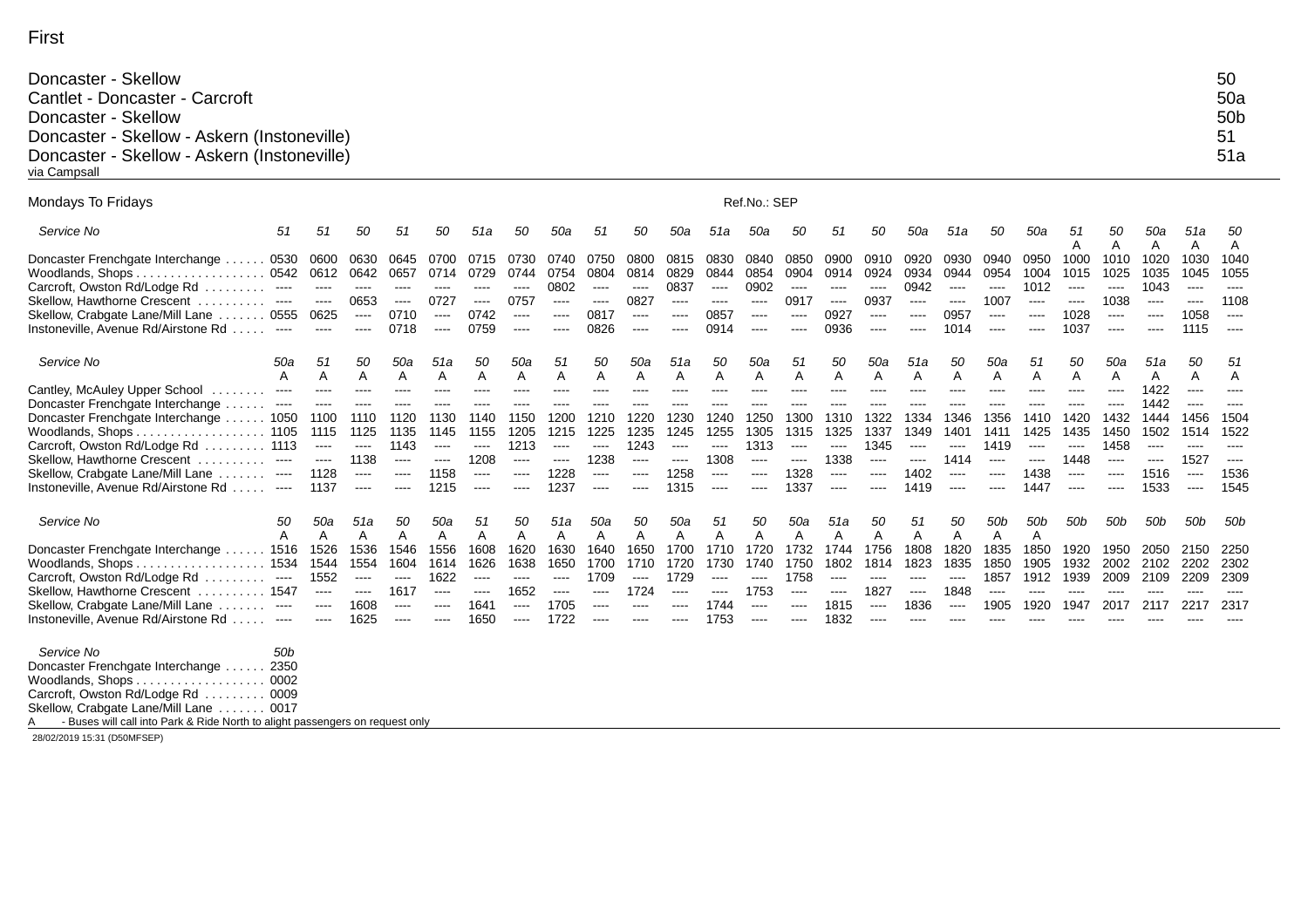| <b>Skellow - Doncaster</b>                            | 50  |
|-------------------------------------------------------|-----|
| Carcroft - Doncaster                                  | 50a |
| <b>Skellow - Doncaster</b>                            | 50b |
| Askern (Instoneville) - Skellow - Doncaster           | 51  |
| Askern (Instoneville) - Skellow - Doncaster - Cantley | 51a |
| via Campsall                                          |     |

| Mondays To Fridays                                                                                                | Ref.No.: SEP |                      |                      |              |                                                                                                                                                                                                                                                                                                                                                                                              |                   |                      |                                                                                                                           |                      |                 |                   |                      |                      |                                                                                                                                                                                                                                                                                                                                                                                                                                                                            |                   |                 |                  |                  |                   |                 |                  |          |          |           |
|-------------------------------------------------------------------------------------------------------------------|--------------|----------------------|----------------------|--------------|----------------------------------------------------------------------------------------------------------------------------------------------------------------------------------------------------------------------------------------------------------------------------------------------------------------------------------------------------------------------------------------------|-------------------|----------------------|---------------------------------------------------------------------------------------------------------------------------|----------------------|-----------------|-------------------|----------------------|----------------------|----------------------------------------------------------------------------------------------------------------------------------------------------------------------------------------------------------------------------------------------------------------------------------------------------------------------------------------------------------------------------------------------------------------------------------------------------------------------------|-------------------|-----------------|------------------|------------------|-------------------|-----------------|------------------|----------|----------|-----------|
| Service No<br>50b                                                                                                 | 50b          | 50b                  | 50b                  | 50b          | 51a                                                                                                                                                                                                                                                                                                                                                                                          | 50b<br><b>SD</b>  | 50b<br><b>NSD</b>    | 51<br><b>SD</b>                                                                                                           | 51<br><b>NSD</b>     | 51<br><b>SD</b> | 51<br><b>NSD</b>  | 50<br><b>SD</b>      | 50<br><b>NSD</b>     | 51a<br><b>SD</b>                                                                                                                                                                                                                                                                                                                                                                                                                                                           | 51a<br><b>NSD</b> | 50<br><b>SD</b> | 50<br><b>NSD</b> | 50a<br><b>SD</b> | 50a<br><b>NSD</b> | 51<br><b>SD</b> | 51<br><b>NSD</b> | 50       | 50a      | 51a       |
| Instoneville, Avenue Rd/Airstone Rd<br>$\cdots$                                                                   |              |                      |                      |              | 0638                                                                                                                                                                                                                                                                                                                                                                                         | ----              | ----                 | ----                                                                                                                      | ----                 | ----            | ----              | ----                 | ----                 | 0725                                                                                                                                                                                                                                                                                                                                                                                                                                                                       | 0730              | $---$           | $\cdots$         | $\cdots$         | $\cdots$          | 0803            | 0808             | $\cdots$ | ----     | 0830      |
| $\sim$ $\sim$ $\sim$                                                                                              | $---$        | ----                 | $- - - -$            | ----         | 0642                                                                                                                                                                                                                                                                                                                                                                                         | ----              | ----                 | $- - - -$                                                                                                                 | $- - - -$            | ----            | $- - - -$         | ----                 | $---$                | 0730                                                                                                                                                                                                                                                                                                                                                                                                                                                                       | 0735              | $-- -$          | $---$            | $---$            | ----              | ----            | ----             | $---$    | ----     | 0835      |
| Skellow, Crabgate Lane/Mill Lane  0456                                                                            | 0526         | 0556                 | 0626                 | 0638         | 0654                                                                                                                                                                                                                                                                                                                                                                                         | ----              | ----                 | 0711                                                                                                                      | 0718                 | 0723            | 0728              | ----                 | ----                 | 0743                                                                                                                                                                                                                                                                                                                                                                                                                                                                       | 0748              | ----            | ----             | ----             |                   | 0813            | 0818             | $---$    | ----     | 0848      |
| Skellow, Hawthorne Crescent 0458                                                                                  | 0528         | 0558                 | 0628                 | 0642         | 0658                                                                                                                                                                                                                                                                                                                                                                                         | 0702              | 0709                 | 0715                                                                                                                      | 0722                 | 0727            | 0732              | 0737                 | 0742                 | 0747                                                                                                                                                                                                                                                                                                                                                                                                                                                                       | 0752              | 0757            | 0802             | $\frac{1}{2}$    | $\cdots$          | 0817            | 0822             | 0832     | $\cdots$ | 0852      |
| Carcroft, Owston Rd/Lodge Rd  ----                                                                                | $\cdots$     | $\cdots$             | $\cdots$             | ----         | $-- -$                                                                                                                                                                                                                                                                                                                                                                                       | $\cdots$          | ----                 | ----                                                                                                                      | ----                 | ----            | ----              | ----                 | ----                 | ----                                                                                                                                                                                                                                                                                                                                                                                                                                                                       | ----              | ----            | $\cdots$         | 0808             | 0811              | $\cdots$        | $\cdots$         | $\cdots$ | 0841     | $\cdots$  |
| Carcroft, High St/Owston Rd  0504                                                                                 | 0534         | 0604                 | 0634                 | 0649         | 0701                                                                                                                                                                                                                                                                                                                                                                                         | 0711              | 0716                 | 0721                                                                                                                      | 0726                 | 0733            | 0736              | 0743                 | 0746                 | 0753                                                                                                                                                                                                                                                                                                                                                                                                                                                                       | 0756              | 0803            | 0806             | 0813             | 0816              | 0823            | 0826             | 0836     | 0846     | 0856      |
| Doncaster North Park n Ride  0514 0544                                                                            |              | 0614                 | 0644                 | 0700         | 0715                                                                                                                                                                                                                                                                                                                                                                                         | 0726              | 0727                 | 0736                                                                                                                      | 0739                 | 0748            | 0749              | 0758                 | 0759                 | 0808                                                                                                                                                                                                                                                                                                                                                                                                                                                                       | 0809              | 0818            | 0819             | 0828             | 0829              | 0838            | 0839             | 0849     | 0859     | 0909      |
| Doncaster Frenchgate Interchange  0526                                                                            | 0556         | 0626                 | 0656<br>----         | 0714<br>---- | 0730<br>0730                                                                                                                                                                                                                                                                                                                                                                                 | 0746<br>$- - - -$ | 0744                 | 0756                                                                                                                      | 0756                 | 0808            | 0806<br>$- - - -$ | 0818                 | 0816                 | 0828                                                                                                                                                                                                                                                                                                                                                                                                                                                                       | 0826              | 0838            | 0836             | 0848             | 0846              | 0858            | 0856             | 0906     | 0916     | 0926      |
| Doncaster Frenchgate Interchange<br>$\sim$ $\sim$ $\sim$<br>Cantley, McAuley Upper School<br>$\sim$ $\sim$ $\sim$ | $\cdots$     | ----                 |                      | ----         | 0750                                                                                                                                                                                                                                                                                                                                                                                         | $---$             |                      |                                                                                                                           |                      |                 |                   |                      |                      |                                                                                                                                                                                                                                                                                                                                                                                                                                                                            |                   |                 |                  |                  |                   |                 |                  |          |          |           |
|                                                                                                                   |              |                      |                      |              |                                                                                                                                                                                                                                                                                                                                                                                              |                   |                      |                                                                                                                           |                      |                 |                   |                      |                      |                                                                                                                                                                                                                                                                                                                                                                                                                                                                            |                   |                 |                  |                  |                   |                 |                  |          |          |           |
| Service No<br>50a                                                                                                 | 50           | 51                   | 50                   | 50a          | 51a                                                                                                                                                                                                                                                                                                                                                                                          | 50                | 50a                  | 51                                                                                                                        | 50                   | 50a             | 51a               | 50                   | 50a                  | 51                                                                                                                                                                                                                                                                                                                                                                                                                                                                         | 50                | 50a             | 51a              | 50               | 50a               | 51              | 50               | 50a      | 51a      | 50        |
| Instoneville, Avenue Rd/Airstone Rd<br>$\sim$ $\sim$ $\sim$                                                       | $\cdots$     | 0915                 | $\cdots$             | $\cdots$     | 0938                                                                                                                                                                                                                                                                                                                                                                                         | $\cdots$          | $\cdots$             | 1015                                                                                                                      | ----                 | $\cdots$        | 1040              | $\sim$ $\sim$ $\sim$ | $\sim$ $\sim$ $\sim$ | 1117                                                                                                                                                                                                                                                                                                                                                                                                                                                                       | $\cdots$          | $---$           | 1140             | $\cdots$         | $\cdots$          | 1217            | $\cdots$         | $\cdots$ | 1240     | $---$     |
| $\cdots$                                                                                                          | $\cdots$     | $\cdots$             | $---$                | $\cdots$     | 0942                                                                                                                                                                                                                                                                                                                                                                                         | $\cdots$          | $---$                | $\cdots$                                                                                                                  | $---$                | $- - - -$       | 1044              | $\cdots$             | $---$                | $\frac{1}{2} \left( \frac{1}{2} \right) \left( \frac{1}{2} \right) \left( \frac{1}{2} \right) \left( \frac{1}{2} \right) \left( \frac{1}{2} \right) \left( \frac{1}{2} \right) \left( \frac{1}{2} \right) \left( \frac{1}{2} \right) \left( \frac{1}{2} \right) \left( \frac{1}{2} \right) \left( \frac{1}{2} \right) \left( \frac{1}{2} \right) \left( \frac{1}{2} \right) \left( \frac{1}{2} \right) \left( \frac{1}{2} \right) \left( \frac{1}{2} \right) \left( \frac$ | ----              | ----            | 1144             | $\cdots$         | $- - - -$         | ----            | ----             | $-- -$   | 1244     | $- - - -$ |
| Skellow, Crabgate Lane/Mill Lane<br>$\sim$ $\sim$ $\sim$ $\sim$                                                   | $\cdots$     | 0924                 | $\cdots$             | $\cdots$     | 0954                                                                                                                                                                                                                                                                                                                                                                                         | $\cdots$          | $\cdots$             | 1024                                                                                                                      | $\sim$ $\sim$ $\sim$ | $\cdots$        | 1056              | $\sim$ $\sim$ $\sim$ | $\cdots$             | 1126                                                                                                                                                                                                                                                                                                                                                                                                                                                                       | $\cdots$          | ----            | 1156             | $\cdots$         | $\cdots$          | 1226            | $\cdots$         | $\cdots$ | 1256     | $\cdots$  |
| Skellow, Hawthorne Crescent<br>.<br>$\sim$ $\sim$                                                                 | 0918         | 0928                 | 0938                 | $\cdots$     | 0958                                                                                                                                                                                                                                                                                                                                                                                         | 1008              | $\sim$ $\sim$ $\sim$ | 1028                                                                                                                      | 1040                 | $\cdots$        | 1100              | 1110                 | $\cdots$             | 1130                                                                                                                                                                                                                                                                                                                                                                                                                                                                       | 1140              | $---$           | 1200             | 1210             | $\cdots$          | 1230            | 1240             | $\cdots$ | 1300     | 1310      |
| Carcroft, Owston Rd/Lodge Rd 0904                                                                                 | $\cdots$     | $\cdots$             | $\cdots$             | 0946         | $\sim$ $\sim$ $\sim$                                                                                                                                                                                                                                                                                                                                                                         | $\cdots$          | 1016                 | $\cdots$                                                                                                                  | $\cdots$             | 1048            | $\cdots$          | $\cdots$             | 1118                 | $---$                                                                                                                                                                                                                                                                                                                                                                                                                                                                      | $\cdots$          | 1148            | $---$            | $\cdots$         | 1218              | $\cdots$        | $\cdots$         | 1248     | $\cdots$ | $\cdots$  |
| Carcroft, High St/Owston Rd  0909                                                                                 | 0921         | 0931                 | 0941                 | 0951         | 1001                                                                                                                                                                                                                                                                                                                                                                                         | 1011              | 1021                 | 1031                                                                                                                      | 1043                 | 1053            | 1103              | 1113                 | 1123                 | 1133                                                                                                                                                                                                                                                                                                                                                                                                                                                                       | 1143              | 1153            | 1203             | 1213             | 1223              | 1233            | 1243             | 1253     | 1303     | 1313      |
| .0922<br>Doncaster North Park n Ride                                                                              | 0932         | 0942                 | 0952                 | 1002         | 1012                                                                                                                                                                                                                                                                                                                                                                                         | 1022              | 1032                 | 1042                                                                                                                      | 1054                 | 1104            | 1114              | 1124                 | 1134                 | 1144                                                                                                                                                                                                                                                                                                                                                                                                                                                                       | 1154              | 1204            | 1214             | 1224             | 1234              | 1244            | 1254             | 1304     | 1314     | 1324      |
| Doncaster Frenchgate Interchange<br>. 0936                                                                        | 0946         | 0956                 | 1006                 | 1016         | 1026                                                                                                                                                                                                                                                                                                                                                                                         | 1036              | 1046                 | 1056                                                                                                                      | 1108                 | 1118            | 1128              | 1138                 | 1148                 | 1158                                                                                                                                                                                                                                                                                                                                                                                                                                                                       | 1208              | 1218            | 1228             | 1238             | 1248              | 1258            | 1308             | 1318     | 1328     | 1338      |
| Service No<br>50a                                                                                                 | 51           | 50                   | 50a                  | 51a          | 50                                                                                                                                                                                                                                                                                                                                                                                           | 50a               | 51                   | 50                                                                                                                        | 50a                  | 51a             | 50                | 51                   | 50                   | 50a                                                                                                                                                                                                                                                                                                                                                                                                                                                                        | 51a               | 50              | 51               | 50               | 50a               | 51a             | 50               | 50a      | 51       | 50        |
| Instoneville, Avenue Rd/Airstone Rd<br>$\cdots$                                                                   | 1317         | $---$                | $\cdots$             | 1344         | $---$                                                                                                                                                                                                                                                                                                                                                                                        | ----              | 1423                 | $---$                                                                                                                     | $---$                | 1457            | $\cdots$          | 1534                 | $\cdots$             | ----                                                                                                                                                                                                                                                                                                                                                                                                                                                                       | 1552              | $---$           | 1629             | $\cdots$         | $---$             | 1659            | $---$            | $\cdots$ | 1731     | $\cdots$  |
| Askern, Co-Op<br>.                                                                                                | $\cdots$     | ----                 | $---$                | 1348         | $---$                                                                                                                                                                                                                                                                                                                                                                                        | ----              | ----                 | ----                                                                                                                      | ----                 | 1501            | ----              | ----                 | ----                 |                                                                                                                                                                                                                                                                                                                                                                                                                                                                            | 1556              | ----            | $\cdots$         |                  |                   | 1703            | ----             |          |          |           |
| Skellow, Crabgate Lane/Mill Lane<br>$\cdots$                                                                      | 1326         | $\sim$ $\sim$ $\sim$ | $\cdots$             | 1400         | $\frac{1}{2} \frac{1}{2} \frac{1}{2} \frac{1}{2} \frac{1}{2} \frac{1}{2} \frac{1}{2} \frac{1}{2} \frac{1}{2} \frac{1}{2} \frac{1}{2} \frac{1}{2} \frac{1}{2} \frac{1}{2} \frac{1}{2} \frac{1}{2} \frac{1}{2} \frac{1}{2} \frac{1}{2} \frac{1}{2} \frac{1}{2} \frac{1}{2} \frac{1}{2} \frac{1}{2} \frac{1}{2} \frac{1}{2} \frac{1}{2} \frac{1}{2} \frac{1}{2} \frac{1}{2} \frac{1}{2} \frac{$ | ----              | 1432                 | $\frac{1}{2} \left( \frac{1}{2} \right) \left( \frac{1}{2} \right) \left( \frac{1}{2} \right) \left( \frac{1}{2} \right)$ | $---$                | 1513            | $\cdots$          | 1543                 | $\sim$ $\sim$ $\sim$ | $\cdots$                                                                                                                                                                                                                                                                                                                                                                                                                                                                   | 1608              | $\cdots$        | 1638             | $\cdots$         | $\frac{1}{2}$     | 1715            | $\cdots$         | $---$    | 1740     | $- - - -$ |
| Skellow, Hawthorne Crescent.<br>$\sim$ $\sim$ $\sim$<br>.                                                         | 1330         | 1340                 | $\sim$ $\sim$ $\sim$ | 1404         | 1416                                                                                                                                                                                                                                                                                                                                                                                         | $\cdots$          | 1436                 | 1451                                                                                                                      | $\sim$ $\sim$ $\sim$ | 1517            | 1532              | 1547                 | 1554                 | $\sim$ $\sim$ $\sim$                                                                                                                                                                                                                                                                                                                                                                                                                                                       | 1612              | 1627            | 1642             | 1657             | $\cdots$          | 1719            | 1727             | $\cdots$ | 1744     | 1754      |
| Carcroft, Owston Rd/Lodge Rd  1318                                                                                | $\cdots$     | $\cdots$             | 1350                 | $\cdots$     | $---$                                                                                                                                                                                                                                                                                                                                                                                        | 1424              | $\cdots$             | $\cdots$                                                                                                                  | 1502                 | $---$           | $---$             | ----                 | $\cdots$             | 1600                                                                                                                                                                                                                                                                                                                                                                                                                                                                       | $\cdots$          | ----            | $---$            | ----             | 1710              | $---$           | $\cdots$         | 1732     | ----     | $- - -$   |
| Carcroft, High St/Owston Rd  1323                                                                                 | 1333         | 1343                 | 1355                 | 1407         | 1419                                                                                                                                                                                                                                                                                                                                                                                         | 1429              | 1439                 | 1454                                                                                                                      | 1507                 | 1520            | 1535              | 1550                 | 1557                 | 1605                                                                                                                                                                                                                                                                                                                                                                                                                                                                       | 1615              | 1630            | 1645             | 1700             | 1715              | 1722            | 1730             | 1737     | 1747     | 1757      |
| Doncaster North Park n Ride  1334 1344                                                                            |              | 1354                 | 1406                 | 1418         | 1430                                                                                                                                                                                                                                                                                                                                                                                         | 1440              | 1450                 | 1505                                                                                                                      | 1518                 | 1531            | 1546              | 1601                 | 1608                 | 1616                                                                                                                                                                                                                                                                                                                                                                                                                                                                       | 1626              | 1641            | 1656             | 1711             | 1726              | 1733            | 1741             | 1748     | 1758     | 1808      |
| Doncaster Frenchgate Interchange  1348 1358                                                                       |              | 1408                 | 1420                 | 1432         | 1444                                                                                                                                                                                                                                                                                                                                                                                         | 1454              | 1504                 | 1519                                                                                                                      | 1532                 | 1545            | 1600              | 1615                 | 1622                 | 1630                                                                                                                                                                                                                                                                                                                                                                                                                                                                       | 1640              | 1655            | 1710             | 1725             | 1740              | 1747            | 1755             | 1802     | 1812     | 1822      |
| Service No<br>50a                                                                                                 | 51a          | 50                   | 51                   | 50           | 50b                                                                                                                                                                                                                                                                                                                                                                                          | 50b               | 50b                  | 50b                                                                                                                       | 50b                  | 50b             | 50b               |                      |                      |                                                                                                                                                                                                                                                                                                                                                                                                                                                                            |                   |                 |                  |                  |                   |                 |                  |          |          |           |
| Instoneville, Avenue Rd/Airstone Rd<br>$\cdots$                                                                   | 1756         | $\cdots$             | $\cdots$             | ----         | $---$                                                                                                                                                                                                                                                                                                                                                                                        | ----              |                      | ----                                                                                                                      | ----                 |                 |                   |                      |                      |                                                                                                                                                                                                                                                                                                                                                                                                                                                                            |                   |                 |                  |                  |                   |                 |                  |          |          |           |
| Askern. Co-Op..<br>$\cdots$                                                                                       | 1800         | $\cdots$             | $---$                | $---$        | $---$                                                                                                                                                                                                                                                                                                                                                                                        | $---$             | ----                 | ----                                                                                                                      | ----                 |                 | $- - - -$         |                      |                      |                                                                                                                                                                                                                                                                                                                                                                                                                                                                            |                   |                 |                  |                  |                   |                 |                  |          |          |           |
| Skellow, Crabgate Lane/Mill Lane<br>$\sim$ $\sim$ $\sim$                                                          | 1812         | $\sim$ $\sim$ $\sim$ | 1838                 | $\cdots$     | 1907                                                                                                                                                                                                                                                                                                                                                                                         | 1922              | 1952                 | 2022                                                                                                                      | 2122                 | 2222            | 2322              |                      |                      |                                                                                                                                                                                                                                                                                                                                                                                                                                                                            |                   |                 |                  |                  |                   |                 |                  |          |          |           |
| Skellow. Hawthorne Crescent<br>$\sim$ $\sim$ $\sim$                                                               | 1816         | 1829                 | 1842                 | 1857         | 1909                                                                                                                                                                                                                                                                                                                                                                                         | 1924              | 1954                 | 2024                                                                                                                      | 2124                 | 2224            | 2324              |                      |                      |                                                                                                                                                                                                                                                                                                                                                                                                                                                                            |                   |                 |                  |                  |                   |                 |                  |          |          |           |
| Carcroft, Owston Rd/Lodge Rd  1802                                                                                | $\cdots$     |                      |                      |              |                                                                                                                                                                                                                                                                                                                                                                                              |                   |                      |                                                                                                                           |                      |                 |                   |                      |                      |                                                                                                                                                                                                                                                                                                                                                                                                                                                                            |                   |                 |                  |                  |                   |                 |                  |          |          |           |
| Carcroft, High St/Owston Rd  1807                                                                                 | 1819         | 1832                 | 1845                 | 1900         | 1915                                                                                                                                                                                                                                                                                                                                                                                         | 1930              | 2000                 | 2030                                                                                                                      | 2130                 | 2230            | 2330              |                      |                      |                                                                                                                                                                                                                                                                                                                                                                                                                                                                            |                   |                 |                  |                  |                   |                 |                  |          |          |           |
| Doncaster North Park n Ride  1818                                                                                 | 1830         | 1842                 | 1855                 | 1910         | 1925                                                                                                                                                                                                                                                                                                                                                                                         | 1940              | 2010                 | 2040                                                                                                                      | 2140                 | 2240            | 2340              |                      |                      |                                                                                                                                                                                                                                                                                                                                                                                                                                                                            |                   |                 |                  |                  |                   |                 |                  |          |          |           |
| Doncaster Frenchgate Interchange  1832 1841                                                                       |              | 1853                 | 1906                 | 1921         | 1936                                                                                                                                                                                                                                                                                                                                                                                         | 1951              | 2021                 | 2051                                                                                                                      | 2151                 | 2251            | 2351              |                      |                      |                                                                                                                                                                                                                                                                                                                                                                                                                                                                            |                   |                 |                  |                  |                   |                 |                  |          |          |           |

SD - Schooldays Only NSD - School Holidays

28/02/2019 15:31 (D50MFSEP)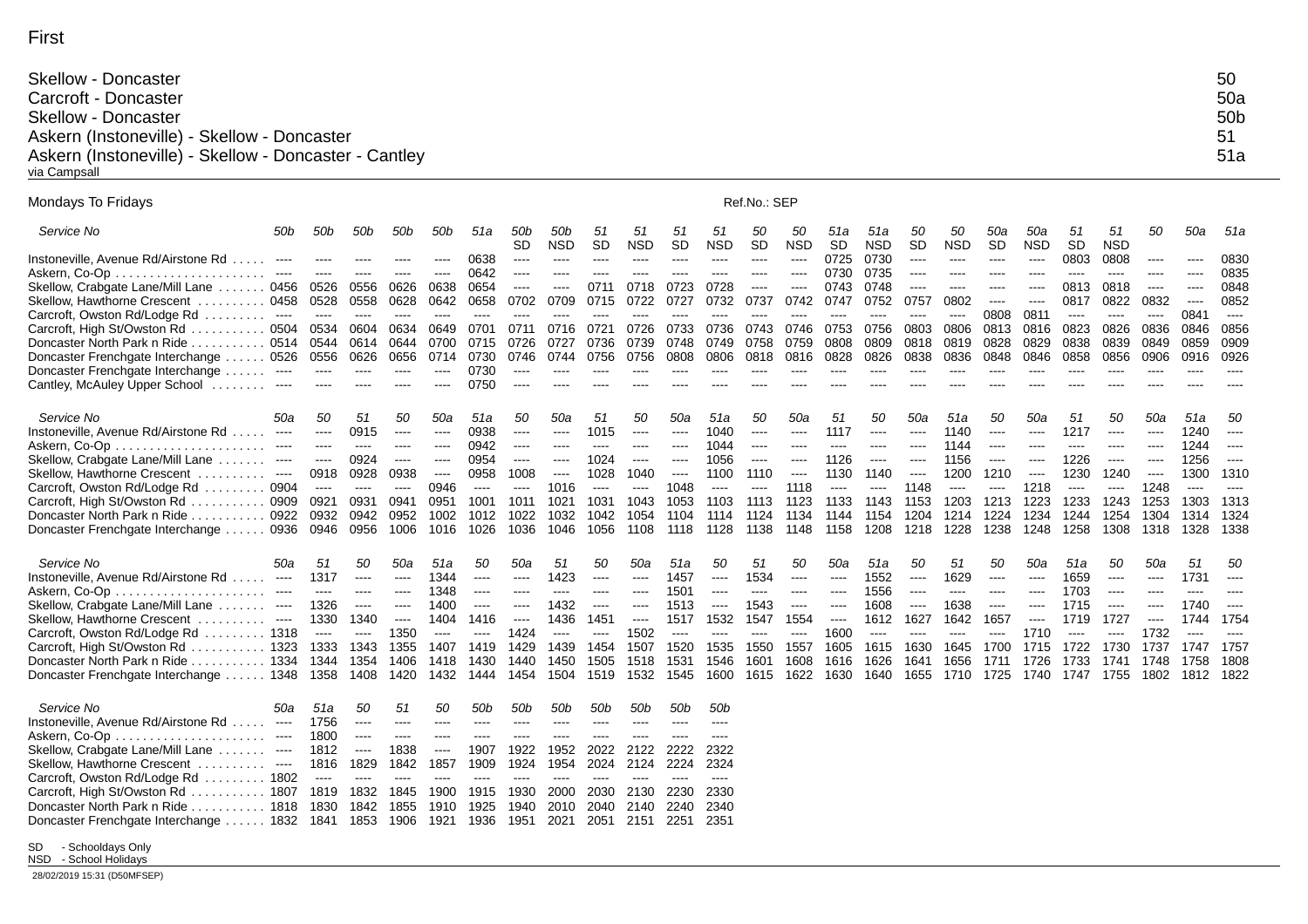## Doncaster - Doncaster Sheffield Airport Circular 57c Doncaster - Cantley - Finningley 57f

| Mondays To Fridays                                         |                                          |                      |                      |               |                                                                                                |                                                                                                                           |               |           |                      |                                                                                                                                                                                                                                                                                                                                                                                                                                                                                        |                      | Ref.No.: SEP         |                                                                       |                      |                      |                      |                      |                      |                      |                      |                      |                      |                      |                      |
|------------------------------------------------------------|------------------------------------------|----------------------|----------------------|---------------|------------------------------------------------------------------------------------------------|---------------------------------------------------------------------------------------------------------------------------|---------------|-----------|----------------------|----------------------------------------------------------------------------------------------------------------------------------------------------------------------------------------------------------------------------------------------------------------------------------------------------------------------------------------------------------------------------------------------------------------------------------------------------------------------------------------|----------------------|----------------------|-----------------------------------------------------------------------|----------------------|----------------------|----------------------|----------------------|----------------------|----------------------|----------------------|----------------------|----------------------|----------------------|----------------------|
| Service No<br>57c                                          | 57f                                      | 57c                  | 57f                  | 57c           | 57c                                                                                            | 57c                                                                                                                       | 57c           | 57f       | 57c                  | 57f                                                                                                                                                                                                                                                                                                                                                                                                                                                                                    | 57c                  | 57f                  | 57c                                                                   | 57f                  | 57c                  | 57f                  | 57c                  | 57f                  | 57c                  | 57f                  | 57c                  | 57f                  | 57c                  | 57f                  |
|                                                            |                                          |                      |                      | <b>SD</b>     |                                                                                                |                                                                                                                           | <b>SD</b>     |           |                      |                                                                                                                                                                                                                                                                                                                                                                                                                                                                                        |                      |                      |                                                                       |                      |                      |                      |                      |                      |                      |                      |                      |                      |                      |                      |
| Doncaster Frenchgate Interchange                           | 0525 0555                                | 0625                 | 0655                 | 0715          | 0720                                                                                           | 0750                                                                                                                      | 0755          | 0815      | 0845                 | 0857                                                                                                                                                                                                                                                                                                                                                                                                                                                                                   | 0920                 | 0930                 | 0950                                                                  | 1000                 | 1020                 | 1030                 | 1050                 | -1100                | 1120                 | 1130                 | 1150                 | 1200                 | 1220                 | 1230                 |
| $\ldots \ldots \ldots 0534 0604$<br>Booth Avenue The Dome. |                                          | 0634                 | 0706                 | 0726          | 0731                                                                                           | 0801                                                                                                                      | 0806          | 0826      | 0856                 | 0908                                                                                                                                                                                                                                                                                                                                                                                                                                                                                   | 0931                 | 0941                 | 1001                                                                  | 1011                 | 1031                 | 1041                 | 1101                 | 1111                 | 1131                 | 1141                 | 1201                 | 1211                 | 1231                 | 1241                 |
| Branton, St Vincents Avenue  0546 0616                     |                                          | 0646                 | 0719                 | 0742          | 0747                                                                                           | 0817                                                                                                                      | 0822          | 0842      | 0909                 | 0921                                                                                                                                                                                                                                                                                                                                                                                                                                                                                   | 0944                 | 0954                 | 1014                                                                  | 1024                 | 1044                 | 1054                 | 1114                 | 1124                 | 1144                 | 1154                 |                      | 1214 1224            | 1244                 | 1254                 |
| Auckley, Main St                                           | 0550 0620                                | 0650                 | 0723                 | 0746          | 0751                                                                                           | 0821                                                                                                                      | 0826          | 0846      | 0913                 | 0925                                                                                                                                                                                                                                                                                                                                                                                                                                                                                   | 0948                 | 0958                 | 1018                                                                  | 1028                 | 1048                 | 1058                 | 1118                 | 1128                 | 1148                 | 1158                 | 1218                 | 1228                 | 1248                 | 1258                 |
| . 0553<br>Hayfield School                                  | $\sim$ $\sim$ $\sim$                     | 0653                 | $\sim$ $\sim$ $\sim$ | 0750          | 0756                                                                                           | 0826                                                                                                                      | 0831          | 0851      | 0916                 | $\sim$ $\sim$ $\sim$                                                                                                                                                                                                                                                                                                                                                                                                                                                                   | 0951                 | $\sim$ $\sim$ $\sim$ | 1021                                                                  | $\cdots$             | 1051                 | $\cdots$             | 1121                 | $\cdots$             | 1151                 | $\cdots$             | 1221                 | $\cdots$             | 1251                 | $\cdots$             |
| Doncaster Sheffield Airport  0600                          | $\cdots$                                 | 0704                 | $\cdots$             | $\cdots$      | 0807                                                                                           | 0837                                                                                                                      | $\cdots$      | $\cdots$  | 0927                 | $\sim$ $\sim$ $\sim$                                                                                                                                                                                                                                                                                                                                                                                                                                                                   | 1002                 | $\sim$ $\sim$ $\sim$ | 1032                                                                  | $\sim$ $\sim$ $\sim$ | 1102                 | $\cdots$             | 1132                 | $---$                | 1202                 | $\cdots$             | 1232                 | $\cdots$             | 1302                 | $\cdots$             |
| Blaxton, Roundabout<br>$\sim$ $\sim$ $\sim$                | 0626                                     | $\sim$ $\sim$ $\sim$ | 0729                 | $\cdots$      | $\cdots$                                                                                       | $\cdots$                                                                                                                  | $---$         | 0901      | $\sim$ $\sim$ $\sim$ | 0931                                                                                                                                                                                                                                                                                                                                                                                                                                                                                   | $\sim$ $\sim$ $\sim$ | 1004                 | $\sim$ $\sim$ $\sim$                                                  | 1034                 | $\sim$ $\sim$ $\sim$ | 1104                 | $\sim$ $\sim$ $\sim$ | 1134                 | $\cdots$             | 1204                 | $\cdots$             | 1234                 | $\sim$ $\sim$ $\sim$ | 1304                 |
| Finningley, Elm Drive<br>$\sim$ $\sim$ $\sim$              | 0630                                     | $\cdots$             | 0733                 | $\frac{1}{2}$ | $- - - -$                                                                                      | $- - - -$                                                                                                                 | $---$         | 0905      | $\cdots$             | 0935                                                                                                                                                                                                                                                                                                                                                                                                                                                                                   | $\sim$               | 1008                 | $\begin{array}{ccc} \text{---} & \text{---} & \text{---} \end{array}$ | 1038                 | $\cdots$             | 1108                 | $\cdots$             | 1138                 | $\sim$ $\sim$ $\sim$ | 1208                 | $\sim$ $\sim$ $\sim$ | 1238                 | $\sim$ $\sim$ $\sim$ | 1308                 |
| Doncaster South Park & Ride  0606                          | $\cdots$                                 | 0710                 | $-$ - $-$ - $\,$     | $\cdots$      | 0813                                                                                           | 0843                                                                                                                      | $\cdots$      | ----      | 0933                 | $\cdots$                                                                                                                                                                                                                                                                                                                                                                                                                                                                               | 1008                 | $\cdots$             | 1038                                                                  | $\sim$ $\sim$ $\sim$ | 1108                 | $\cdots$             | 1138                 | $\sim$ $\sim$ $\sim$ | 1208                 | $\cdots$             | 1238                 | $\cdots$             | 1308                 | $\sim$ $\sim$ $\sim$ |
| 0610<br>Port                                               | $\sim$ $\sim$ $\sim$                     | 0716                 | $\cdots$             | $\cdots$      | $\frac{1}{2}$                                                                                  | $\cdots$                                                                                                                  | $---$         | ----      | $---$                | $---$                                                                                                                                                                                                                                                                                                                                                                                                                                                                                  | $---$                | ----                 | $---$                                                                 | ----                 | ----                 | ----                 | ----                 |                      | ----                 | ----                 | ----                 | ----                 | ----                 |                      |
| Doncaster Frenchgate Interchange<br>0620                   | $\cdots$                                 | 0727                 | $\cdots$             | $\cdots$      | 0830                                                                                           | 0900                                                                                                                      | $\cdots$      | ----      | 0950                 | $\cdots$                                                                                                                                                                                                                                                                                                                                                                                                                                                                               | 1025                 | $\cdots$             | 1055                                                                  | $\cdots$             | 1125                 | ----                 | 1155                 | $\cdots$             | 1225                 | ----                 | 1255                 | $\cdots$             | 1325                 | $---$                |
| Service No<br>57c                                          | 57f                                      | 57c                  | 57f                  | 57c           | 57f                                                                                            | 57c                                                                                                                       | 57f           | 57f       | 57c                  | 57f                                                                                                                                                                                                                                                                                                                                                                                                                                                                                    | 57f                  | 57c                  | 57c                                                                   | 57f                  | 57c                  | 57c                  | 57f                  | 57c                  | 57f                  | 57c                  | 57f                  | 57c                  | 57f                  | 57c                  |
|                                                            |                                          |                      |                      |               |                                                                                                |                                                                                                                           |               | A         |                      |                                                                                                                                                                                                                                                                                                                                                                                                                                                                                        | A                    |                      |                                                                       |                      |                      |                      |                      |                      |                      |                      |                      |                      |                      |                      |
|                                                            |                                          |                      |                      |               |                                                                                                |                                                                                                                           | NSD           | <b>SD</b> |                      | <b>NSD</b>                                                                                                                                                                                                                                                                                                                                                                                                                                                                             | <b>SD</b>            |                      |                                                                       |                      |                      |                      |                      |                      |                      |                      |                      |                      |                      |                      |
| Doncaster Frenchgate Interchange  1250 1300                |                                          |                      | 1320 1330            | 1350          | 1400                                                                                           | 1410                                                                                                                      | 1420          | 1420      | 1430                 | 1450                                                                                                                                                                                                                                                                                                                                                                                                                                                                                   | 1450                 | 1500                 | 1515                                                                  | 1525                 | 1535                 | 1545                 | 1555                 | 1607                 | 1630                 | 1640                 | 1700                 | 1712                 | 1735 1750            |                      |
|                                                            |                                          | 1331                 | 1341                 | 1401          | 1411                                                                                           | 1421                                                                                                                      | 1431          | 1431      | 1441                 | 1501                                                                                                                                                                                                                                                                                                                                                                                                                                                                                   | 1501                 | 1513                 | 1528                                                                  | 1538                 | 1548                 | 1558                 | 1608                 | 1620                 | 1643                 | 1653                 | 1713                 | 1725                 | 1748                 | 1801                 |
| Cantley, Staunton Rd<br>----                               | $\cdots$                                 | $---$                |                      | ----          |                                                                                                |                                                                                                                           |               |           |                      |                                                                                                                                                                                                                                                                                                                                                                                                                                                                                        |                      |                      |                                                                       | ----                 | ----                 | 1613                 | $---$                | $---$                |                      |                      |                      |                      |                      |                      |
| Branton, St Vincents Avenue 1314 1324                      |                                          | 1344                 | 1354                 | 1414          | 1424                                                                                           | 1434                                                                                                                      | 1444          | 1444      | 1454                 | 1518                                                                                                                                                                                                                                                                                                                                                                                                                                                                                   | 1514                 | 1530                 | 1545                                                                  | 1555                 | 1605                 | ----                 | 1625                 | 1637                 | 1700                 | 1710                 | 1730                 | 1742                 | 1801                 | 1814                 |
| Auckley, Main St  1318 1328                                |                                          | 1348                 | 1358                 | 1418          | 1428                                                                                           | 1438                                                                                                                      | 1448          | 1448      | 1458                 | 1522                                                                                                                                                                                                                                                                                                                                                                                                                                                                                   | 1518                 | 1534                 | 1549                                                                  | 1559                 | 1609                 | $\cdots$             | 1629                 | 1641                 | 1704                 | 1714                 | 1734                 | 1746                 | 1805                 | 1818                 |
| . 1321<br>Havfield School                                  | $\hspace{0.05cm} \ldots \hspace{0.05cm}$ | 1351                 | $\sim$ $\sim$ $\sim$ | 1421          | $\cdots$                                                                                       | 1441                                                                                                                      | $\cdots$      | 1456      | 1501                 | $\cdots$                                                                                                                                                                                                                                                                                                                                                                                                                                                                               | 1526                 | 1537                 | 1552                                                                  | $\frac{1}{2}$        | 1612                 | $\cdots$             | $\sim$ $\sim$ $\sim$ | 1644                 | $\cdots$             | 1717                 | $\cdots$             | 1749                 | $\cdots$             | 1821                 |
| Doncaster Sheffield Airport  1332                          | $\sim$ $\sim$ $\sim$                     | 1402                 | $\sim$ $\sim$ $\sim$ | 1432          | $\sim$ $\sim$ $\sim$                                                                           | $\cdots$                                                                                                                  | $---$         | $\cdots$  | 1512                 | $\cdots$                                                                                                                                                                                                                                                                                                                                                                                                                                                                               | $\sim$ $\sim$ $\sim$ | 1548                 | 1603                                                                  | $\sim$ $\sim$ $\sim$ | 1623                 | ----                 | $\cdots$             | 1655                 | $\cdots$             | 1728                 | $\cdots$             | 1800                 | $\cdots$             | 1832                 |
| Blaxton, Roundabout<br>$\sim$ $\sim$ $\sim$                | 1334                                     | $\cdots$             | 1404                 | $\cdots$      | 1434                                                                                           | $\sim$ $\sim$ $\sim$                                                                                                      | 1454          | 1505      | $\sim$ $\sim$ $\sim$ | 1528                                                                                                                                                                                                                                                                                                                                                                                                                                                                                   | 1535                 | $\sim$ $\sim$ $\sim$ | $\cdots$                                                              | 1605                 | $\sim$ $\sim$ $\sim$ | $\cdots$             | 1635                 | $\sim$ $\sim$ $\sim$ | 1710                 | $\sim$ $\sim$ $\sim$ | 1740                 | $\sim$ $\sim$ $\sim$ | 1811                 | $\sim$ $\sim$ $\sim$ |
| Finningley, Elm Drive<br>$\cdots$                          | 1338                                     | $\cdots$             | 1408                 | $\cdots$      | 1438                                                                                           | $\cdots$                                                                                                                  | 1458          | 1509      | $\sim$ $\sim$ $\sim$ | 1532                                                                                                                                                                                                                                                                                                                                                                                                                                                                                   | 1539                 | $\cdots$             | $\cdots$                                                              | 1609                 | $\sim$ $\sim$ $\sim$ | $\cdots$             | 1639                 | $\sim$ $\sim$ $\sim$ | 1714                 | $\cdots$             | 1744                 | $\cdots$             | 1815                 | $\sim$ $\sim$ $\sim$ |
| $\ldots \ldots 1338$<br>Doncaster South Park & Ride        | $\cdots$                                 | 1408                 | $\cdots$             | 1438          | $\frac{1}{2} \left( \frac{1}{2} \right) \left( \frac{1}{2} \right) \left( \frac{1}{2} \right)$ |                                                                                                                           |               | ----      | 1518                 | $\cdots$                                                                                                                                                                                                                                                                                                                                                                                                                                                                               | $\cdots$             | 1554                 | 1609                                                                  | $\sim$ $\sim$ $\sim$ | 1629                 | $\cdots$             | $\cdots$             | 1701                 | ----                 | 1734                 | $\cdots$             | 1806                 | $\cdots$             | 1838                 |
| Doncaster Frenchgate Interchange  1355                     | $\sim$ $\sim$ $\sim$                     | 1425                 | $\sim$ $\sim$ $\sim$ | 1455          | $\cdots$                                                                                       | $\frac{1}{2} \left( \frac{1}{2} \right) \left( \frac{1}{2} \right) \left( \frac{1}{2} \right) \left( \frac{1}{2} \right)$ | $\frac{1}{2}$ | $\cdots$  | 1535                 | $\sim$ $\sim$ $\sim$                                                                                                                                                                                                                                                                                                                                                                                                                                                                   | $\sim$ $\sim$ $\sim$ | 1611                 | 1626                                                                  | $\sim$ $\sim$ $\sim$ | 1646                 | $\sim$ $\sim$ $\sim$ | $\sim$ $\sim$ $\sim$ | 1718                 | $\cdots$             | 1751                 | $\sim$ $\sim$ $\sim$ | 1823                 | $\cdots$             | 1855                 |
|                                                            |                                          |                      |                      |               |                                                                                                |                                                                                                                           |               |           |                      |                                                                                                                                                                                                                                                                                                                                                                                                                                                                                        |                      |                      |                                                                       |                      |                      |                      |                      |                      |                      |                      |                      |                      |                      |                      |
| Service No<br>57f                                          | 57c                                      | 57c                  | 57c                  | 57c           | 57c                                                                                            | 57c                                                                                                                       | 57c           | 57c       | 57c                  | 57c                                                                                                                                                                                                                                                                                                                                                                                                                                                                                    |                      |                      |                                                                       |                      |                      |                      |                      |                      |                      |                      |                      |                      |                      |                      |
| Doncaster Frenchgate Interchange  1805                     | 1820                                     | 1850                 | 1920                 | 1950          | 2020                                                                                           | 2050                                                                                                                      | 2120          | 2150      | 2220                 | 2320                                                                                                                                                                                                                                                                                                                                                                                                                                                                                   |                      |                      |                                                                       |                      |                      |                      |                      |                      |                      |                      |                      |                      |                      |                      |
| Booth Avenue The Dome<br>1816                              | 1831                                     | 1859                 | 1929                 | 1959          | 2029                                                                                           | 2059                                                                                                                      | 2129          | 2159      | 2229                 | 2329                                                                                                                                                                                                                                                                                                                                                                                                                                                                                   |                      |                      |                                                                       |                      |                      |                      |                      |                      |                      |                      |                      |                      |                      |                      |
| 1829<br>Branton, St Vincents Avenue                        | 1844                                     | 1911                 | 1941                 | 2011          | 2041                                                                                           | 2111                                                                                                                      | 2141          | 2211      | 2241                 | 2341                                                                                                                                                                                                                                                                                                                                                                                                                                                                                   |                      |                      |                                                                       |                      |                      |                      |                      |                      |                      |                      |                      |                      |                      |                      |
|                                                            | 1848                                     | 1915                 | 1945                 | 2015          | 2045                                                                                           | 2115                                                                                                                      | 2145          | 2215      | 2245                 | 2345                                                                                                                                                                                                                                                                                                                                                                                                                                                                                   |                      |                      |                                                                       |                      |                      |                      |                      |                      |                      |                      |                      |                      |                      |                      |
| Havfield School<br>$\sim$ $\sim$ $\sim$                    | 1851                                     | 1918                 | 1948                 | 2018          | 2048                                                                                           | 2118                                                                                                                      | 2148          | 2218      | 2248                 | 2348                                                                                                                                                                                                                                                                                                                                                                                                                                                                                   |                      |                      |                                                                       |                      |                      |                      |                      |                      |                      |                      |                      |                      |                      |                      |
| Doncaster Sheffield Airport  ----                          | 1858                                     | 1925                 | 1955                 | 2025          | 2055                                                                                           | 2125                                                                                                                      | 2155          | 2225      | 2255                 | 2355                                                                                                                                                                                                                                                                                                                                                                                                                                                                                   |                      |                      |                                                                       |                      |                      |                      |                      |                      |                      |                      |                      |                      |                      |                      |
| Blaxton, Roundabout 1839                                   | ----                                     | $-- -$               |                      |               |                                                                                                |                                                                                                                           |               |           |                      | ----                                                                                                                                                                                                                                                                                                                                                                                                                                                                                   |                      |                      |                                                                       |                      |                      |                      |                      |                      |                      |                      |                      |                      |                      |                      |
| . 1843<br>Finningley, Elm Drive                            | $\cdots$                                 | $- - - -$            | $---$                | ----          |                                                                                                |                                                                                                                           |               | ----      |                      | $\begin{array}{ccc} \multicolumn{3}{c}{} & \multicolumn{3}{c}{} & \multicolumn{3}{c}{} & \multicolumn{3}{c}{} & \multicolumn{3}{c}{} & \multicolumn{3}{c}{} & \multicolumn{3}{c}{} & \multicolumn{3}{c}{} & \multicolumn{3}{c}{} & \multicolumn{3}{c}{} & \multicolumn{3}{c}{} & \multicolumn{3}{c}{} & \multicolumn{3}{c}{} & \multicolumn{3}{c}{} & \multicolumn{3}{c}{} & \multicolumn{3}{c}{} & \multicolumn{3}{c}{} & \multicolumn{3}{c}{} & \multicolumn{3}{c}{} & \multicolumn$ |                      |                      |                                                                       |                      |                      |                      |                      |                      |                      |                      |                      |                      |                      |                      |
| Doncaster South Park & Ride<br>$\sim$ $\sim$               | 1904                                     | 1931                 | 2001                 | 2031          | 2101                                                                                           | 2131                                                                                                                      | 2201          | 2231      | 2301                 | 0001                                                                                                                                                                                                                                                                                                                                                                                                                                                                                   |                      |                      |                                                                       |                      |                      |                      |                      |                      |                      |                      |                      |                      |                      |                      |
|                                                            | $\cdots$                                 | $\frac{1}{2}$        | $---$                |               |                                                                                                |                                                                                                                           | 2205          | 2235      | $- - - -$            |                                                                                                                                                                                                                                                                                                                                                                                                                                                                                        |                      |                      |                                                                       |                      |                      |                      |                      |                      |                      |                      |                      |                      |                      |                      |
|                                                            |                                          |                      |                      |               |                                                                                                |                                                                                                                           |               |           |                      |                                                                                                                                                                                                                                                                                                                                                                                                                                                                                        |                      |                      |                                                                       |                      |                      |                      |                      |                      |                      |                      |                      |                      |                      |                      |

SD - Schooldays Only<br>A - Runs via Hurst La

A - Runs via Hurst Lane, Hayfield Lane, Gate House Lane

Doncaster Frenchgate Interchange . . . . . . ---- 1918 1945 2015 2045 2115 2145 2215 2245 2315 0015

I - Via iPort

NSD - School Holidays

28/02/2019 15:31 (D57MFSEP)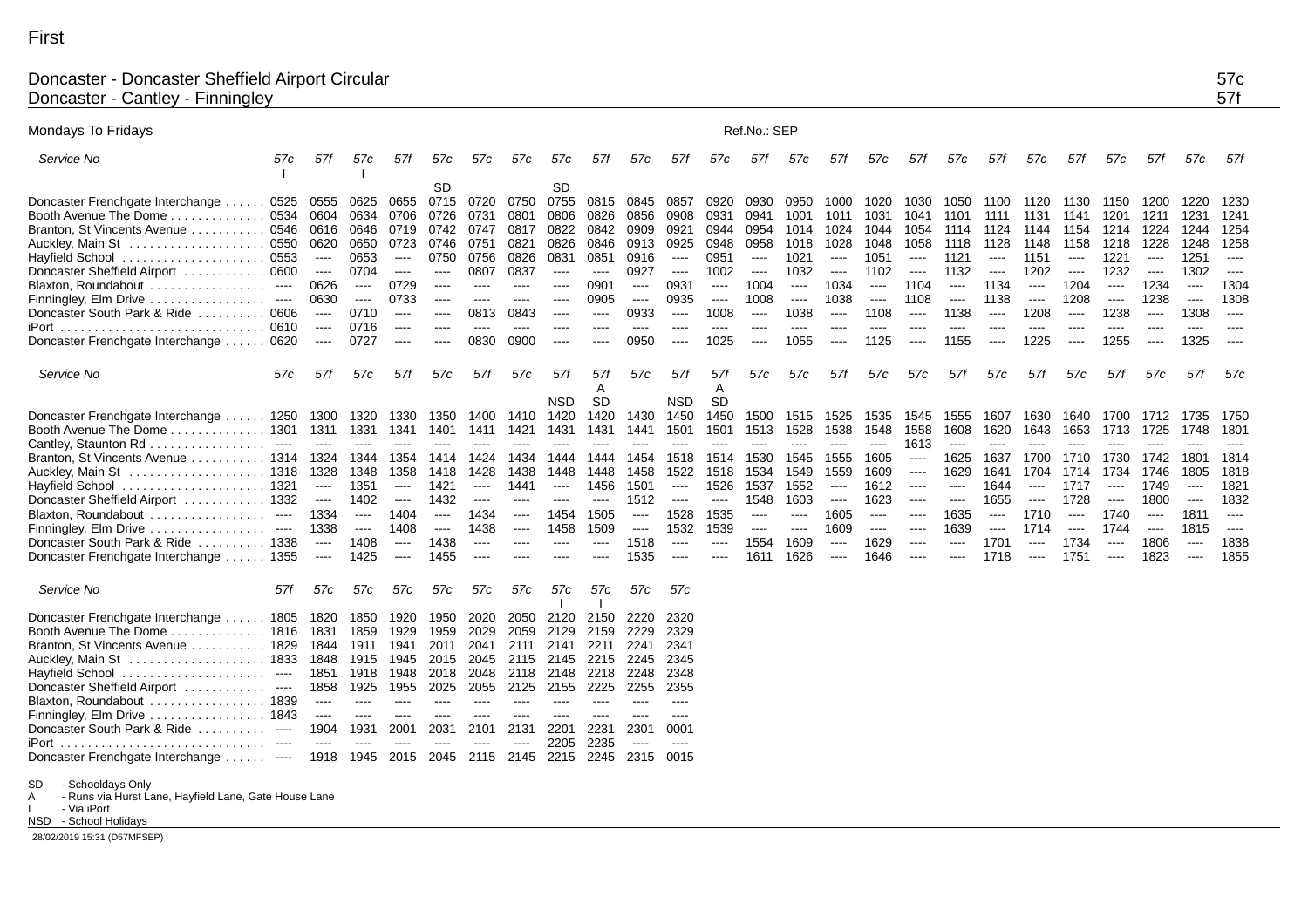## Doncaster - Doncaster Sheffield Airport Circular 57a Finningley - Cantley - Doncaster 57f

| Mondays To Fridays                                               |                        |                                                              |           |                      |                      |                      |                      |           |                      |                      |                                                                                                                           |                          | Ref.No.: SEP                                                                                                                                                                                                                                                                                                                                                                                                                                                                           |                      |                                                                                                                                                                                                                                                                                                                                                                                                                                                                                        |                      |                                                                                                |                      |            |                      |          |                      |          |                      |                      |
|------------------------------------------------------------------|------------------------|--------------------------------------------------------------|-----------|----------------------|----------------------|----------------------|----------------------|-----------|----------------------|----------------------|---------------------------------------------------------------------------------------------------------------------------|--------------------------|----------------------------------------------------------------------------------------------------------------------------------------------------------------------------------------------------------------------------------------------------------------------------------------------------------------------------------------------------------------------------------------------------------------------------------------------------------------------------------------|----------------------|----------------------------------------------------------------------------------------------------------------------------------------------------------------------------------------------------------------------------------------------------------------------------------------------------------------------------------------------------------------------------------------------------------------------------------------------------------------------------------------|----------------------|------------------------------------------------------------------------------------------------|----------------------|------------|----------------------|----------|----------------------|----------|----------------------|----------------------|
| Service No                                                       | 57a                    | 57a                                                          | 57a       | 57f                  | 57a                  | 57f                  | 57a                  | 57f       | 57a                  | 57f                  | 57f                                                                                                                       | 57a                      | 57f<br>B                                                                                                                                                                                                                                                                                                                                                                                                                                                                               | 571<br>B             | 57a                                                                                                                                                                                                                                                                                                                                                                                                                                                                                    | 57a                  | 57f<br>в                                                                                       | 57f                  | 57a        | 57f                  | 57a      | 57f                  | 57a      | 57f                  | 57a                  |
| Doncaster Frenchgate Interchange                                 | $\cdots$               | ----                                                         | 0522      | $\cdots$             | 0602                 | $---$                | 0629                 | $\cdots$  | 0653                 | ----                 | $-- -$                                                                                                                    | 0720                     | $---$                                                                                                                                                                                                                                                                                                                                                                                                                                                                                  | $---$                | $\cdots$                                                                                                                                                                                                                                                                                                                                                                                                                                                                               | 0815                 | $\cdots$                                                                                       | $\sim$ $\sim$ $\sim$ | 0857       | $---$                | 0930     | $\cdots$             | 1000     | $\cdots$             | 1030                 |
| Doncaster South Park & Ride                                      |                        | ----                                                         | 0534      | $\cdots$             | 0614                 | $\cdots$             | 0641                 | $- - - -$ | 0706                 | $\cdots$             | $\frac{1}{2} \left( \frac{1}{2} \right) \left( \frac{1}{2} \right) \left( \frac{1}{2} \right) \left( \frac{1}{2} \right)$ | 0733                     | $\begin{array}{ccc} \multicolumn{3}{c}{} & \multicolumn{3}{c}{} & \multicolumn{3}{c}{} & \multicolumn{3}{c}{} & \multicolumn{3}{c}{} & \multicolumn{3}{c}{} & \multicolumn{3}{c}{} & \multicolumn{3}{c}{} & \multicolumn{3}{c}{} & \multicolumn{3}{c}{} & \multicolumn{3}{c}{} & \multicolumn{3}{c}{} & \multicolumn{3}{c}{} & \multicolumn{3}{c}{} & \multicolumn{3}{c}{} & \multicolumn{3}{c}{} & \multicolumn{3}{c}{} & \multicolumn{3}{c}{} & \multicolumn{3}{c}{} & \multicolumn$ | $- - - -$            | ----                                                                                                                                                                                                                                                                                                                                                                                                                                                                                   | 0828                 | $\cdots$                                                                                       | $\cdots$             | 0910       | $\cdots$             | 0943     | $\cdots$             | 1013     | $\cdots$             | 1043                 |
| Epworth, Blow Row $\ldots \ldots \ldots \ldots \ldots$           | $- - - -$              | ----                                                         | ----      | $-- -$               | $-- -$               | $---$                | ----                 | $---$     | $\cdots$             | 0710                 | $- - - -$                                                                                                                 | $---$                    | ----                                                                                                                                                                                                                                                                                                                                                                                                                                                                                   | ----                 | ----                                                                                                                                                                                                                                                                                                                                                                                                                                                                                   | ----                 | ----                                                                                           | $---$                | $---$      | $---$                | ----     | ----                 | ----     | ----                 |                      |
| Low Burham, Burham Rd                                            |                        | ----                                                         | $---$     | $---$                | $\cdots$             | $---$                | $---$                | ----      | $-- -$               | 0715                 | $- - - -$                                                                                                                 | $- - - -$                | ----                                                                                                                                                                                                                                                                                                                                                                                                                                                                                   | ----                 | ----                                                                                                                                                                                                                                                                                                                                                                                                                                                                                   | ----                 | ----                                                                                           | $---$                | $\cdots$   | $---$                | ----     | ----                 | $---$    | ----                 | ----                 |
| Westwoodeside, New Brigg                                         |                        |                                                              |           | ----                 |                      |                      |                      |           | ----                 | 0725                 | $-- -$                                                                                                                    |                          |                                                                                                                                                                                                                                                                                                                                                                                                                                                                                        | ----                 |                                                                                                                                                                                                                                                                                                                                                                                                                                                                                        |                      |                                                                                                |                      |            |                      |          |                      |          |                      |                      |
| Finningley, Elm Drive                                            |                        | ----                                                         | ----      | 0559                 | $-- -$               | 0634                 | ----                 | 0708      | $\cdots$             | $\cdots$             | 0736                                                                                                                      | ----                     | 0800                                                                                                                                                                                                                                                                                                                                                                                                                                                                                   | 0810                 | $\cdots$                                                                                                                                                                                                                                                                                                                                                                                                                                                                               | $---$                | 0845                                                                                           | 0908                 | $---$      | 0941                 | ----     | 1011                 | $---$    | 1041                 | $-- -$               |
| Blaxton, Roundabout                                              |                        | ----                                                         | $\cdots$  | 0603                 | $\cdots$             | 0638                 | $\cdots$             | 0712      | $\cdots$             | 0733                 | 0741                                                                                                                      | $\cdots$                 | 0804                                                                                                                                                                                                                                                                                                                                                                                                                                                                                   | 0814                 | $\cdots$                                                                                                                                                                                                                                                                                                                                                                                                                                                                               | $\cdots$             | 0849                                                                                           | 0912                 | $\cdots$   | 0945                 | $\cdots$ | 1015                 | $\cdots$ | 1045                 | $\sim$ $\sim$ $\sim$ |
| Doncaster Sheffield Airport                                      | $\cdots$               | $\cdots$                                                     | 0540      | $\cdots$             | 0620                 | $\cdots$             | 0647                 | $\cdots$  | 0713                 | $\sim$ $\sim$ $\sim$ | $\cdots$                                                                                                                  | 0740                     | $\sim$ $\sim$ $\sim$                                                                                                                                                                                                                                                                                                                                                                                                                                                                   | $\cdots$             | $\sim$ $\sim$ $\sim$                                                                                                                                                                                                                                                                                                                                                                                                                                                                   | 0835                 | $\cdots$                                                                                       | $\cdots$             | 0917       | $\sim$ $\sim$ $\sim$ | 0950     | $\sim$ $\sim$ $\sim$ | 1020     | $\cdots$             | 1050                 |
| Hayfield School                                                  |                        | $---$                                                        | 0546      | $\sim$ $\sim$ $\sim$ | 0626                 | $\sim$ $\sim$ $\sim$ | 0653                 | $\cdots$  | 0719                 | $\sim$ $\sim$ $\sim$ | $\sim$ $\sim$ $\sim$                                                                                                      | 0751                     | 0811                                                                                                                                                                                                                                                                                                                                                                                                                                                                                   | 0821                 | 0833                                                                                                                                                                                                                                                                                                                                                                                                                                                                                   | 0846                 | 0856                                                                                           | $\sim$ $\sim$ $\sim$ | 0923       | $\sim$ $\sim$ $\sim$ | 0956     | $\cdots$             | 1026     | $\sim$ $\sim$ $\sim$ | 1056                 |
|                                                                  | $\sim$ $\sim$ $\sim$   | $\cdots$                                                     | 0549      | 0609                 | 0629                 | 0644                 | 0658                 | 0718      | 0726                 | 0740                 | 0748                                                                                                                      | 0758                     | 0818                                                                                                                                                                                                                                                                                                                                                                                                                                                                                   | 0828                 | 0840                                                                                                                                                                                                                                                                                                                                                                                                                                                                                   | 0853                 | 0903                                                                                           | 0918                 | 0928       | 0951                 | 1001     | 1021                 | 1031     | 1051                 | 1101                 |
| Cantley, Staunton Rd 0435                                        |                        | 0525                                                         | 0555      | 0615                 | 0635                 | 0650                 | 0705                 | 0725      | 0733                 | 0747                 | 0755                                                                                                                      | 0805                     | 0825                                                                                                                                                                                                                                                                                                                                                                                                                                                                                   | 0835                 | 0847                                                                                                                                                                                                                                                                                                                                                                                                                                                                                   | 0900                 | 0910                                                                                           | 0925                 | 0935       | 0958                 | 1008     | 1028                 | 1038     | 1058                 | 1108                 |
| Doncaster Racecourse Roundabout                                  | . 0448                 | 0538                                                         | 0608      | 0628                 | 0648                 | 0705                 | 0720                 | 0743      | 0751                 | 0805                 | 0813                                                                                                                      | 0823                     | 0843                                                                                                                                                                                                                                                                                                                                                                                                                                                                                   | 0853                 | 0905                                                                                                                                                                                                                                                                                                                                                                                                                                                                                   | 0915                 | 0928                                                                                           | 0940                 | 0950       | 1013                 | 1023     | 1043                 | 1053     | 1113                 | 1123                 |
| Doncaster Frenchgate Interchange  0458                           |                        | 0548                                                         | 0618 0638 |                      | 0659                 | 0716                 | 0732                 | 0755      | 0803                 | 0817 0825            |                                                                                                                           | 0835                     | 0856                                                                                                                                                                                                                                                                                                                                                                                                                                                                                   | 0906                 | 0916                                                                                                                                                                                                                                                                                                                                                                                                                                                                                   | 0926                 | 0941                                                                                           | 0951                 | 1001       | 1024                 | 1034     | 1054                 | 1104     | 1124                 | 1134                 |
| Service No                                                       | 57f                    | 57a                                                          | 57f       | 57a                  | 57f                  | 57a                  | 57f                  | 57a       | 57f                  | 57a                  | 57f                                                                                                                       | 57a                      | 57f                                                                                                                                                                                                                                                                                                                                                                                                                                                                                    | 57a                  | 57f                                                                                                                                                                                                                                                                                                                                                                                                                                                                                    | 57f                  | 57a                                                                                            | 57f                  | 57f        | 57a                  | 57f      | 57a                  | 57f      | 57a                  | 57f                  |
|                                                                  |                        |                                                              |           |                      |                      |                      |                      |           |                      |                      |                                                                                                                           |                          |                                                                                                                                                                                                                                                                                                                                                                                                                                                                                        |                      | <sub>B</sub>                                                                                                                                                                                                                                                                                                                                                                                                                                                                           |                      |                                                                                                | <sub>B</sub>         |            |                      |          |                      |          |                      |                      |
|                                                                  |                        |                                                              |           |                      |                      |                      |                      |           |                      |                      |                                                                                                                           |                          |                                                                                                                                                                                                                                                                                                                                                                                                                                                                                        |                      | SD                                                                                                                                                                                                                                                                                                                                                                                                                                                                                     | <b>NSD</b>           |                                                                                                | SD.                  | <b>NSD</b> |                      |          |                      |          |                      |                      |
| Doncaster Frenchgate Interchange                                 | $\cdots$               | 1100                                                         | $\cdots$  | 1130                 | $\cdots$             | 1200                 | $\cdots$             | 1230      | $\cdots$             | 1300                 | $\cdots$                                                                                                                  | 1330                     | $\cdots$                                                                                                                                                                                                                                                                                                                                                                                                                                                                               | 1400                 | $---$                                                                                                                                                                                                                                                                                                                                                                                                                                                                                  | $\cdots$             | 1430                                                                                           | $\cdots$             | $\cdots$   | 1510                 |          |                      |          | 1555                 |                      |
|                                                                  | $- - - -$              | $\cdots$                                                     | $---$     | $\cdots$             | $- - - -$            | $---$                | ----                 | ----      | $---$                | ----                 | $---$                                                                                                                     | 1340                     | $\cdots$                                                                                                                                                                                                                                                                                                                                                                                                                                                                               | $---$                | ----                                                                                                                                                                                                                                                                                                                                                                                                                                                                                   | ----                 | ----                                                                                           | ----                 | $---$      | ----                 | ----     |                      |          | ----                 |                      |
| Doncaster South Park & Ride                                      | $\qquad \qquad \cdots$ | 1113                                                         | $\cdots$  | 1143                 | $\cdots$             | 1213                 | $\cdots$             | 1243      | $\cdots$             | 1313                 | $\cdots$                                                                                                                  | 1345                     | $---$                                                                                                                                                                                                                                                                                                                                                                                                                                                                                  | 1413                 | $\cdots$                                                                                                                                                                                                                                                                                                                                                                                                                                                                               | $\cdots$             | 1443                                                                                           | ----                 | ----       | 1523                 | ----     | ----                 | $\cdots$ | 1612                 | $-$ - $-$ - $\,$     |
| $F$ inningley, $E$ lm Drive $\ldots \ldots \ldots \ldots \ldots$ | 1111                   | $\cdots$                                                     | 1141      | $\cdots$             | 1211                 | $\cdots$             | 1241                 | $\cdots$  | 1311                 | $\frac{1}{2}$        | 1341                                                                                                                      | $\overline{\phantom{a}}$ | 1411                                                                                                                                                                                                                                                                                                                                                                                                                                                                                   | $\sim$ $\sim$ $\sim$ | 1441                                                                                                                                                                                                                                                                                                                                                                                                                                                                                   | 1446                 | $\cdots$                                                                                       | 1511                 | 1516       | $\cdots$             | 1541     | $\cdots$             | 1611     | $\cdots$             | 1646                 |
| Blaxton, Roundabout  1115                                        |                        | $\cdots$                                                     | 1145      | $\sim$ $\sim$ $\sim$ | 1215                 | $\sim$ $\sim$ $\sim$ | 1245                 | $\cdots$  | 1315                 | $\sim$ $\sim$ $\sim$ | 1345                                                                                                                      | $\sim$ $\sim$ $\sim$     | 1415                                                                                                                                                                                                                                                                                                                                                                                                                                                                                   | $\sim$ $\sim$ $\sim$ | 1445                                                                                                                                                                                                                                                                                                                                                                                                                                                                                   | 1450                 | $\frac{1}{2} \left( \frac{1}{2} \right) \left( \frac{1}{2} \right) \left( \frac{1}{2} \right)$ | 1515                 | 1520       | $\sim$ $\sim$ $\sim$ | 1545     | $\cdots$             | 1615     | $\sim$ $\sim$ $\sim$ | 1650                 |
| Doncaster Sheffield Airport                                      | $\cdots$               | 1120                                                         | $\cdots$  | 1150                 | $\cdots$             | 1220                 | $\cdots$             | 1250      | $\cdots$             | 1320                 | $\cdots$                                                                                                                  | 1350                     | $\cdots$                                                                                                                                                                                                                                                                                                                                                                                                                                                                               | 1420                 | $\begin{array}{ccc} \multicolumn{3}{c}{} & \multicolumn{3}{c}{} & \multicolumn{3}{c}{} & \multicolumn{3}{c}{} & \multicolumn{3}{c}{} & \multicolumn{3}{c}{} & \multicolumn{3}{c}{} & \multicolumn{3}{c}{} & \multicolumn{3}{c}{} & \multicolumn{3}{c}{} & \multicolumn{3}{c}{} & \multicolumn{3}{c}{} & \multicolumn{3}{c}{} & \multicolumn{3}{c}{} & \multicolumn{3}{c}{} & \multicolumn{3}{c}{} & \multicolumn{3}{c}{} & \multicolumn{3}{c}{} & \multicolumn{3}{c}{} & \multicolumn$ | $\cdots$             | 1450                                                                                           | $\sim$ $\sim$ $\sim$ | $\cdots$   | 1530                 | $\cdots$ | ----                 | $---$    | 1619                 | $\sim$ $\sim$ $\sim$ |
| Hayfield School                                                  | $\cdots$               | 1126                                                         | $\cdots$  | 1156                 | $\sim$ $\sim$ $\sim$ | 1226                 | $\sim$ $\sim$ $\sim$ | 1256      | $\sim$ $\sim$ $\sim$ | 1326                 | $\sim$ $\sim$ $\sim$                                                                                                      | 1356                     | $\cdots$                                                                                                                                                                                                                                                                                                                                                                                                                                                                               | 1426                 | 1452                                                                                                                                                                                                                                                                                                                                                                                                                                                                                   | $\sim$ $\sim$ $\sim$ | 1457                                                                                           | 1522                 | $\cdots$   | 1536                 | $\cdots$ | ----                 | $---$    | 1628                 | $- - - -$            |
| . 1121 1131<br>Auckley, Main St                                  |                        |                                                              | 1151      | 1201                 | 1221                 | 1231                 | 1251                 | 1301      | 1321                 | 1331                 | 1351                                                                                                                      | 1401                     | 1421                                                                                                                                                                                                                                                                                                                                                                                                                                                                                   | 1431                 | 1456                                                                                                                                                                                                                                                                                                                                                                                                                                                                                   | 1456                 | 1502                                                                                           | 1526                 | 1526       | 1541                 | 1551     | $\cdots$             | 1621     | 1631                 | 1656                 |
| . 1128 1138<br>Cantley, Staunton Rd                              |                        |                                                              | 1158      | 1208                 | 1228                 | 1238                 | 1258                 | 1308      | 1328                 | 1338                 | 1358                                                                                                                      | 1408                     | 1428                                                                                                                                                                                                                                                                                                                                                                                                                                                                                   | 1438                 | 1503                                                                                                                                                                                                                                                                                                                                                                                                                                                                                   | 1503                 | 1508                                                                                           | 1533                 | 1533       | 1548                 | 1558     | 1618                 | 1628     | 1638                 | 1703                 |
| Doncaster Racecourse Roundabout  1143 1153                       |                        |                                                              | 1213      | 1223                 | 1243                 | 1253                 | 1313                 | 1323      | 1343                 | 1353                 | 1413                                                                                                                      | 1423                     | 1443                                                                                                                                                                                                                                                                                                                                                                                                                                                                                   | 1453                 | 1518                                                                                                                                                                                                                                                                                                                                                                                                                                                                                   | 1518                 | 1523                                                                                           | 1548                 | 1548       | 1603                 | 1613     | 1633                 | 1643     | 1653                 | 1718                 |
| Doncaster Frenchgate Interchange  1154 1204                      |                        |                                                              | 1224      | 1234                 | 1254 1304            |                      | 1324                 | 1334      | 1354                 | 1404                 | 1424                                                                                                                      | 1434 1454                |                                                                                                                                                                                                                                                                                                                                                                                                                                                                                        | 1504                 | 1529                                                                                                                                                                                                                                                                                                                                                                                                                                                                                   | 1529                 | 1534 1559                                                                                      |                      | 1559       | 1614                 | 1624     | 1644                 | 1654     | 1704                 | 1729                 |
| Service No                                                       | 57a                    | 57f                                                          | 57a       | 57f                  | 57a                  | 57a                  | 57a                  | 57a       | 57a                  | 57a                  | 57a                                                                                                                       | 57a                      | 57a                                                                                                                                                                                                                                                                                                                                                                                                                                                                                    | 57a                  | 57a                                                                                                                                                                                                                                                                                                                                                                                                                                                                                    |                      |                                                                                                |                      |            |                      |          |                      |          |                      |                      |
| Doncaster Frenchgate Interchange  1630                           |                        | $\sim$ $\sim$ $\sim$                                         | 1705      | $\cdots$             | 1735                 | 1805                 | 1835                 | 1905      | 1935                 | 2005                 | 2035                                                                                                                      | 2105                     | 2135                                                                                                                                                                                                                                                                                                                                                                                                                                                                                   | 2205                 | 2250                                                                                                                                                                                                                                                                                                                                                                                                                                                                                   |                      |                                                                                                |                      |            |                      |          |                      |          |                      |                      |
| iPort                                                            | $\cdots$               | $---$                                                        | $---$     | $---$                | $---$                | $---$                | ----                 | ----      | $---$                | ----                 | $- - - -$                                                                                                                 | $---$                    | 2145                                                                                                                                                                                                                                                                                                                                                                                                                                                                                   | $\sim$               | $\cdots$                                                                                                                                                                                                                                                                                                                                                                                                                                                                               |                      |                                                                                                |                      |            |                      |          |                      |          |                      |                      |
| Doncaster South Park & Ride  1647                                |                        | $\cdots$                                                     | 1722      | $-- -$               | 1752                 | 1818                 | 1848                 | 1917      | 1947                 | 2017                 | 2047                                                                                                                      | 2117                     | 2149                                                                                                                                                                                                                                                                                                                                                                                                                                                                                   | 2217                 | 2302                                                                                                                                                                                                                                                                                                                                                                                                                                                                                   |                      |                                                                                                |                      |            |                      |          |                      |          |                      |                      |
| Finningley, Elm Drive $\ldots \ldots \ldots \ldots \ldots$       | $\cdots$               | 1716                                                         | $\cdots$  | 1746                 | $\cdots$             | $\cdots$             | ----                 | ----      | $---$                | ----                 | ----                                                                                                                      | $---$                    | ----                                                                                                                                                                                                                                                                                                                                                                                                                                                                                   | ----                 | ----                                                                                                                                                                                                                                                                                                                                                                                                                                                                                   |                      |                                                                                                |                      |            |                      |          |                      |          |                      |                      |
| Blaxton, Roundabout                                              | $\cdots$               | 1720                                                         | $\cdots$  | 1750                 | $\sim$ $\sim$ $\sim$ | $---$                | $\cdots$             | ----      | $---$                | ----                 |                                                                                                                           |                          | ----                                                                                                                                                                                                                                                                                                                                                                                                                                                                                   | ----                 | ----                                                                                                                                                                                                                                                                                                                                                                                                                                                                                   |                      |                                                                                                |                      |            |                      |          |                      |          |                      |                      |
| Doncaster Sheffield Airport  1654                                |                        | $\begin{array}{ccc} \texttt{---} & \texttt{---} \end{array}$ | 1729      | $-$ - $-$ - $\,$     | 1759                 | 1825                 | 1854                 | 1923      | 1953                 | 2023                 | 2053                                                                                                                      | 2123                     | 2154                                                                                                                                                                                                                                                                                                                                                                                                                                                                                   | 2223                 | 2308                                                                                                                                                                                                                                                                                                                                                                                                                                                                                   |                      |                                                                                                |                      |            |                      |          |                      |          |                      |                      |
| Hayfield School  1703                                            |                        | $\cdots$                                                     | 1738      | $\sim$ $\sim$ $\sim$ | 1808                 | 1831                 | 1900                 | 1929      | 1959                 | 2029                 | 2059                                                                                                                      | 2129                     | 2159                                                                                                                                                                                                                                                                                                                                                                                                                                                                                   | 2229                 | 2314                                                                                                                                                                                                                                                                                                                                                                                                                                                                                   |                      |                                                                                                |                      |            |                      |          |                      |          |                      |                      |
| . 1706 1726<br>Auckley, Main St                                  |                        |                                                              | 1741      | 1756                 | 1811                 | 1836                 | 1903                 | 1932      | 2002                 | 2032                 | 2102                                                                                                                      | 2132                     | 2202                                                                                                                                                                                                                                                                                                                                                                                                                                                                                   | 2232                 | 2317                                                                                                                                                                                                                                                                                                                                                                                                                                                                                   |                      |                                                                                                |                      |            |                      |          |                      |          |                      |                      |
| $\ldots \ldots \ldots$ 1713 1733<br>Cantley, Staunton Rd         |                        |                                                              | 1748      | 1803                 | 1818                 | 1843                 | 1909                 | 1938      | 2008                 | 2038                 | 2108                                                                                                                      | 2138                     | 2208                                                                                                                                                                                                                                                                                                                                                                                                                                                                                   | 2238                 | 2323                                                                                                                                                                                                                                                                                                                                                                                                                                                                                   |                      |                                                                                                |                      |            |                      |          |                      |          |                      |                      |
| Doncaster Racecourse Roundabout  1728 1748                       |                        |                                                              | 1803      | 1818                 | 1833                 | 1858                 | 1922                 | 1951      | 2021                 | 2051                 | 2121                                                                                                                      | 2151                     | 2221                                                                                                                                                                                                                                                                                                                                                                                                                                                                                   | 2251                 | 2336                                                                                                                                                                                                                                                                                                                                                                                                                                                                                   |                      |                                                                                                |                      |            |                      |          |                      |          |                      |                      |
| Doncaster Frenchgate Interchange  1739 1759                      |                        |                                                              | 1814 1829 |                      | 1844 1908            |                      | 1932                 | 2001      | 2031                 |                      |                                                                                                                           | 2101 2131 2201           | 2231                                                                                                                                                                                                                                                                                                                                                                                                                                                                                   | 2301                 | 2346                                                                                                                                                                                                                                                                                                                                                                                                                                                                                   |                      |                                                                                                |                      |            |                      |          |                      |          |                      |                      |

SD - Schooldays Only B - Runs via Gate House Lane, Hayfield Lane, Hurst Lane

I - Via iPort NSD - School Holidays

28/02/2019 15:31 (D57MFSEP)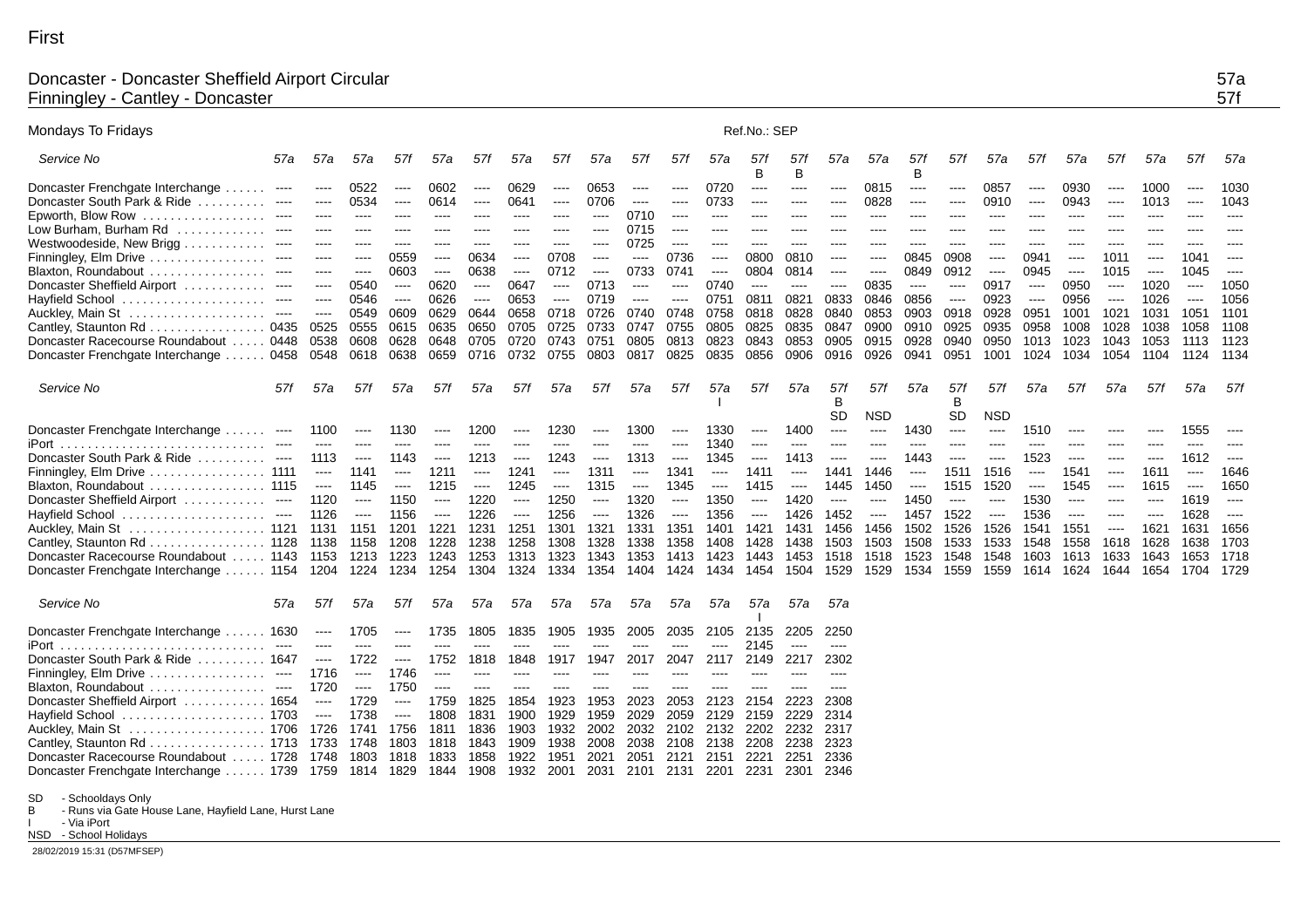# Doncaster - Manor Farm Circular 58c<br>Finningley - Manor Farm - Bessacarr - Doncaster 58c Finningley - Manor Farm - Bessacarr - Doncaster

| Mondays To Fridays                                                                 |                                                                                                                                                                                                                                                                                                                                                                                                                                                                                               |                                                                                                                                                                                                                                                                                                                                                                                                                                                                            |              |                  |              |              |              |              |              |              |              |              | Ref.No.: SEP |                                                                                                                                                                                                                                                                                                                                                                                                                                                                            |                      |              |              |              |             |              |                 |                      |                 |                      |                 |
|------------------------------------------------------------------------------------|-----------------------------------------------------------------------------------------------------------------------------------------------------------------------------------------------------------------------------------------------------------------------------------------------------------------------------------------------------------------------------------------------------------------------------------------------------------------------------------------------|----------------------------------------------------------------------------------------------------------------------------------------------------------------------------------------------------------------------------------------------------------------------------------------------------------------------------------------------------------------------------------------------------------------------------------------------------------------------------|--------------|------------------|--------------|--------------|--------------|--------------|--------------|--------------|--------------|--------------|--------------|----------------------------------------------------------------------------------------------------------------------------------------------------------------------------------------------------------------------------------------------------------------------------------------------------------------------------------------------------------------------------------------------------------------------------------------------------------------------------|----------------------|--------------|--------------|--------------|-------------|--------------|-----------------|----------------------|-----------------|----------------------|-----------------|
| Service No<br>Doncaster Frenchgate Interchange<br>.                                | 58c<br>$\begin{array}{cccccccccccccc} \multicolumn{2}{c}{} & \multicolumn{2}{c}{} & \multicolumn{2}{c}{} & \multicolumn{2}{c}{} & \multicolumn{2}{c}{} & \multicolumn{2}{c}{} & \multicolumn{2}{c}{} & \multicolumn{2}{c}{} & \multicolumn{2}{c}{} & \multicolumn{2}{c}{} & \multicolumn{2}{c}{} & \multicolumn{2}{c}{} & \multicolumn{2}{c}{} & \multicolumn{2}{c}{} & \multicolumn{2}{c}{} & \multicolumn{2}{c}{} & \multicolumn{2}{c}{} & \multicolumn{2}{c}{} & \multicolumn{2}{c}{} & \$ | 58c<br>$\cdots$                                                                                                                                                                                                                                                                                                                                                                                                                                                            | 58c<br>0735  | 58c<br>$\cdots$  | 58c<br>0835  | 58c<br>0910  | 58c<br>0940  | 58c<br>1010  | 58c<br>1040  | 58c<br>1110  | 58c<br>1140  | 58c<br>1210  | 58c<br>1240  | 58c<br>1310                                                                                                                                                                                                                                                                                                                                                                                                                                                                | 58c<br>1340          | 58c<br>1440  | 58c<br>1510  | 58c<br>1620  | 58c<br>1650 | 58c<br>1722  | 58f<br>$\cdots$ | 58f<br>$\frac{1}{2}$ | 58f<br>$\cdots$ | 58f<br>$\frac{1}{2}$ | 58f<br>$\cdots$ |
| Booth Avenue The Dome.<br>.                                                        |                                                                                                                                                                                                                                                                                                                                                                                                                                                                                               | $\cdots$                                                                                                                                                                                                                                                                                                                                                                                                                                                                   | 0746         | $---$            | 0846         | 0921         | 0951         | 1021         | 1051         | 1121         | 1151         | 1221         | 1251         | 1321                                                                                                                                                                                                                                                                                                                                                                                                                                                                       | 1351                 | 1451         | 1523         | 1633         | 1703        | 1735         | $-- -$          | ----                 | ----            |                      |                 |
| Finningley, Elm Drive                                                              |                                                                                                                                                                                                                                                                                                                                                                                                                                                                                               | ----                                                                                                                                                                                                                                                                                                                                                                                                                                                                       | $\cdots$     | ----             | $\cdots$     | $- - - -$    | ----         | ----         | $\cdots$     | $\cdots$     | ----         | $\cdots$     | $\cdots$     | $\cdots$                                                                                                                                                                                                                                                                                                                                                                                                                                                                   | $---$                | $---$        | $---$        | $\cdots$     | $\cdots$    | ----         | 1826            | 1926                 | 2026            | 2126                 | 2226            |
| Blaxton, Roundabout                                                                |                                                                                                                                                                                                                                                                                                                                                                                                                                                                                               | $\frac{1}{2}$                                                                                                                                                                                                                                                                                                                                                                                                                                                              | ----         | ----             | ----         | $- - - -$    | ----         | ----         | ----         | ----         |              | ----         | ----         | ----                                                                                                                                                                                                                                                                                                                                                                                                                                                                       |                      | ----         | ----         | ----         | ----        | ----         | 1830            | 1930                 | 2030            | 2130                 | 2230            |
| Auckley, Main St<br>.                                                              |                                                                                                                                                                                                                                                                                                                                                                                                                                                                                               |                                                                                                                                                                                                                                                                                                                                                                                                                                                                            |              |                  |              |              |              |              |              |              |              |              |              |                                                                                                                                                                                                                                                                                                                                                                                                                                                                            |                      |              |              |              |             | ----         | 1836            | 1936                 | 2036            | 2136                 | 2236            |
| Cantley, Staunton Rd                                                               | 0635                                                                                                                                                                                                                                                                                                                                                                                                                                                                                          | 0718                                                                                                                                                                                                                                                                                                                                                                                                                                                                       | $\cdots$     | ----             |              |              |              |              |              |              |              |              |              |                                                                                                                                                                                                                                                                                                                                                                                                                                                                            |                      |              |              |              |             |              | ----            |                      |                 |                      |                 |
| Warniing Tongue Lane/Packington Road<br>Manor Farm                                 | . 0637<br>0644 0731                                                                                                                                                                                                                                                                                                                                                                                                                                                                           | 0721                                                                                                                                                                                                                                                                                                                                                                                                                                                                       | 0804<br>0814 | $\cdots$<br>0844 | 0904<br>0914 | 0936<br>0944 | 1006<br>1014 | 1036<br>1044 | 1106<br>1114 | 1136<br>1144 | 1206<br>1214 | 1236<br>1244 | 1306<br>1314 | 1336<br>1344                                                                                                                                                                                                                                                                                                                                                                                                                                                               | 1406                 | 1507<br>1517 | 1542<br>1552 | 1652<br>1702 | 1732        | 1753<br>1801 | 1842<br>1849    | 1942<br>1949         | 2042<br>2049    | 2142<br>2149         | 2242<br>2249    |
| Doncaster Racecourse Roundabout                                                    | 0656                                                                                                                                                                                                                                                                                                                                                                                                                                                                                          | 0746                                                                                                                                                                                                                                                                                                                                                                                                                                                                       | 0829         | 0859             | 0927         | 0957         | 1027         | 1057         |              | 1157         | 1227         | 1257         | 1327         | 1357                                                                                                                                                                                                                                                                                                                                                                                                                                                                       | $\cdots$<br>$\cdots$ | 1530         | 1605         | 1715         | 1745        | 1814         | 1901            | 2001                 | 2101            | 2201                 | 2301            |
| Doncaster Frenchgate Interchange  0708                                             |                                                                                                                                                                                                                                                                                                                                                                                                                                                                                               | 0759                                                                                                                                                                                                                                                                                                                                                                                                                                                                       | 0844         | 0911             | 0939         | 1009         | 1039         | 1109         | 1139         | 1209         | 1239         | 1309         | 1339         | 1409                                                                                                                                                                                                                                                                                                                                                                                                                                                                       | ----                 | 1542         | 1617         | 1727         | 1757        | 1826         | 1911            | 2011                 | 2111            | 2211                 | 2311            |
|                                                                                    |                                                                                                                                                                                                                                                                                                                                                                                                                                                                                               |                                                                                                                                                                                                                                                                                                                                                                                                                                                                            |              |                  |              |              |              |              |              |              |              |              |              |                                                                                                                                                                                                                                                                                                                                                                                                                                                                            |                      |              |              |              |             |              |                 |                      |                 |                      |                 |
| Doncaster - Manor Farm Circular<br>Doncaster - Bessacarr - Manor Farm - Finningley |                                                                                                                                                                                                                                                                                                                                                                                                                                                                                               |                                                                                                                                                                                                                                                                                                                                                                                                                                                                            |              |                  |              |              |              |              |              |              |              |              |              |                                                                                                                                                                                                                                                                                                                                                                                                                                                                            |                      |              |              |              |             |              |                 |                      |                 |                      | 58a<br>58f      |
| Service No                                                                         | 58a                                                                                                                                                                                                                                                                                                                                                                                                                                                                                           | 58a                                                                                                                                                                                                                                                                                                                                                                                                                                                                        | 58a          | 58a              | 58a          | 58a          | 58a          | 58a          | 58a          | 58a          | 58a          | 58a          | 58a          | 58a                                                                                                                                                                                                                                                                                                                                                                                                                                                                        | 58a                  | 58a          | 58a          | 58a          | 58a         | 58a          | 58a             | 58a                  | 58f             | 58f                  | 58f             |
| Doncaster Frenchgate Interchange                                                   | $\cdots$                                                                                                                                                                                                                                                                                                                                                                                                                                                                                      | $\frac{1}{2} \left( \frac{1}{2} \right) \left( \frac{1}{2} \right) \left( \frac{1}{2} \right) \left( \frac{1}{2} \right) \left( \frac{1}{2} \right) \left( \frac{1}{2} \right) \left( \frac{1}{2} \right) \left( \frac{1}{2} \right) \left( \frac{1}{2} \right) \left( \frac{1}{2} \right) \left( \frac{1}{2} \right) \left( \frac{1}{2} \right) \left( \frac{1}{2} \right) \left( \frac{1}{2} \right) \left( \frac{1}{2} \right) \left( \frac{1}{2} \right) \left( \frac$ | $\cdots$     | 0841             | 0911         | 0944         | 1014         | 1044         | 1114         | 1144         | 1214         | 1244         | 1314         | 1344                                                                                                                                                                                                                                                                                                                                                                                                                                                                       | 1414                 | 1444         | 1514         | 1544         | 1614        | 1644         | 1714            | 1744                 | 1834            | 1934                 | 2034            |
| Booth Avenue The Dome                                                              | $\begin{array}{cccccccccccccc} \multicolumn{2}{c}{} & \multicolumn{2}{c}{} & \multicolumn{2}{c}{} & \multicolumn{2}{c}{} & \multicolumn{2}{c}{} & \multicolumn{2}{c}{} & \multicolumn{2}{c}{} & \multicolumn{2}{c}{} & \multicolumn{2}{c}{} & \multicolumn{2}{c}{} & \multicolumn{2}{c}{} & \multicolumn{2}{c}{} & \multicolumn{2}{c}{} & \multicolumn{2}{c}{} & \multicolumn{2}{c}{} & \multicolumn{2}{c}{} & \multicolumn{2}{c}{} & \multicolumn{2}{c}{} & \multicolumn{2}{c}{} & \$        | $- - - -$                                                                                                                                                                                                                                                                                                                                                                                                                                                                  | $\cdots$     | 0852             | 0922         | 0955         | 1025         | 1055         | 1125         | 1155         | 1225         | 1255         | 1325         | 1355                                                                                                                                                                                                                                                                                                                                                                                                                                                                       | 1425                 | 1455         | 1525         | 1555         | 1625        | 1657         | 1727            | 1757                 | 1844            | 1944                 | 2044            |
| Manor Farm.                                                                        | 0703                                                                                                                                                                                                                                                                                                                                                                                                                                                                                          | 0728                                                                                                                                                                                                                                                                                                                                                                                                                                                                       | 0803         | 0903             | 0933         | 1006         | 1036         | 1106         | 1136         | 1206         | 1236         | 1306         | 1336         | 1406                                                                                                                                                                                                                                                                                                                                                                                                                                                                       | 1436                 | 1506         | 1536         | 1606         | 1639        | 1711         | 1741            | 1808                 | 1854            | 1954                 | 2054            |
| Cantley, Staunton Rd                                                               | 0715                                                                                                                                                                                                                                                                                                                                                                                                                                                                                          | 0740                                                                                                                                                                                                                                                                                                                                                                                                                                                                       | 0815         | 0915             | 0945         | 1018         | 1048         | 1118         | 1148         | 1218         | 1248         | 1318         | 1348         | 1418                                                                                                                                                                                                                                                                                                                                                                                                                                                                       | 1448                 | 1518         | 1548         | 1618         | 1651        | 1723         | 1753            | 1820                 | ----            | ----                 | $---$           |
| Auckley, Main St<br>Blaxton, Roundabout                                            |                                                                                                                                                                                                                                                                                                                                                                                                                                                                                               | $---$<br>$\cdots$                                                                                                                                                                                                                                                                                                                                                                                                                                                          |              |                  |              |              |              |              |              |              |              |              |              |                                                                                                                                                                                                                                                                                                                                                                                                                                                                            |                      |              |              |              |             |              | ----<br>----    | ----<br>----         | 1907<br>1913    | 2007<br>2013         | 2107<br>2113    |
| Finningley, Elm Drive                                                              | $\cdots$                                                                                                                                                                                                                                                                                                                                                                                                                                                                                      | $\cdots$                                                                                                                                                                                                                                                                                                                                                                                                                                                                   | ----         | ----             |              |              | ----         |              |              |              |              |              | ----         |                                                                                                                                                                                                                                                                                                                                                                                                                                                                            |                      |              |              |              |             |              | ----            | ----                 | 1917            | 2017                 | 2117            |
| $\ldots$ 0730<br>Doncaster Racecourse Roundabout                                   |                                                                                                                                                                                                                                                                                                                                                                                                                                                                                               | 0758                                                                                                                                                                                                                                                                                                                                                                                                                                                                       | 0833         | 0930             | 1000         | 1033         | 1103         | 1133         | 1203         | 1233         | 1303         | 1333         | 1403         | $\cdots$                                                                                                                                                                                                                                                                                                                                                                                                                                                                   | ----                 | 1533         | 1603         | 1633         | 1706        | 1738         | $- - - -$       | ----                 |                 |                      |                 |
| Doncaster Frenchgate Interchange                                                   | . 0742                                                                                                                                                                                                                                                                                                                                                                                                                                                                                        | 0810                                                                                                                                                                                                                                                                                                                                                                                                                                                                       | 0845         | 0941             | 1011         | 1044         | 1114         | 1144         | 1214         | 1244         | 1314         | 1344         | 1414         | $\frac{1}{2} \left( \frac{1}{2} \right) \left( \frac{1}{2} \right) \left( \frac{1}{2} \right) \left( \frac{1}{2} \right) \left( \frac{1}{2} \right) \left( \frac{1}{2} \right) \left( \frac{1}{2} \right) \left( \frac{1}{2} \right) \left( \frac{1}{2} \right) \left( \frac{1}{2} \right) \left( \frac{1}{2} \right) \left( \frac{1}{2} \right) \left( \frac{1}{2} \right) \left( \frac{1}{2} \right) \left( \frac{1}{2} \right) \left( \frac{1}{2} \right) \left( \frac$ | $\cdots$             | 1544         | 1614         | 1644         | 1717        | 1749         | $\cdots$        | ----                 |                 |                      |                 |
| Service No                                                                         | 58f                                                                                                                                                                                                                                                                                                                                                                                                                                                                                           | 58f                                                                                                                                                                                                                                                                                                                                                                                                                                                                        | 58f          |                  |              |              |              |              |              |              |              |              |              |                                                                                                                                                                                                                                                                                                                                                                                                                                                                            |                      |              |              |              |             |              |                 |                      |                 |                      |                 |
| Doncaster Frenchgate Interchange                                                   | 2134                                                                                                                                                                                                                                                                                                                                                                                                                                                                                          | 2234                                                                                                                                                                                                                                                                                                                                                                                                                                                                       | 2334         |                  |              |              |              |              |              |              |              |              |              |                                                                                                                                                                                                                                                                                                                                                                                                                                                                            |                      |              |              |              |             |              |                 |                      |                 |                      |                 |
| Booth Avenue The Dome                                                              | 2144                                                                                                                                                                                                                                                                                                                                                                                                                                                                                          | 2244                                                                                                                                                                                                                                                                                                                                                                                                                                                                       | 2344         |                  |              |              |              |              |              |              |              |              |              |                                                                                                                                                                                                                                                                                                                                                                                                                                                                            |                      |              |              |              |             |              |                 |                      |                 |                      |                 |
| Manor Farm                                                                         | 2154                                                                                                                                                                                                                                                                                                                                                                                                                                                                                          | 2254                                                                                                                                                                                                                                                                                                                                                                                                                                                                       | 2354         |                  |              |              |              |              |              |              |              |              |              |                                                                                                                                                                                                                                                                                                                                                                                                                                                                            |                      |              |              |              |             |              |                 |                      |                 |                      |                 |
| Auckley, Main St                                                                   | 2207                                                                                                                                                                                                                                                                                                                                                                                                                                                                                          | 2307                                                                                                                                                                                                                                                                                                                                                                                                                                                                       | 0007         |                  |              |              |              |              |              |              |              |              |              |                                                                                                                                                                                                                                                                                                                                                                                                                                                                            |                      |              |              |              |             |              |                 |                      |                 |                      |                 |
| Blaxton, Roundabout                                                                | 2213                                                                                                                                                                                                                                                                                                                                                                                                                                                                                          | 2313                                                                                                                                                                                                                                                                                                                                                                                                                                                                       | 0013         |                  |              |              |              |              |              |              |              |              |              |                                                                                                                                                                                                                                                                                                                                                                                                                                                                            |                      |              |              |              |             |              |                 |                      |                 |                      |                 |
| Finningley, Elm Drive                                                              |                                                                                                                                                                                                                                                                                                                                                                                                                                                                                               | 2217 2317 0017                                                                                                                                                                                                                                                                                                                                                                                                                                                             |              |                  |              |              |              |              |              |              |              |              |              |                                                                                                                                                                                                                                                                                                                                                                                                                                                                            |                      |              |              |              |             |              |                 |                      |                 |                      |                 |

28/02/2019 15:31 (D58MFSEP)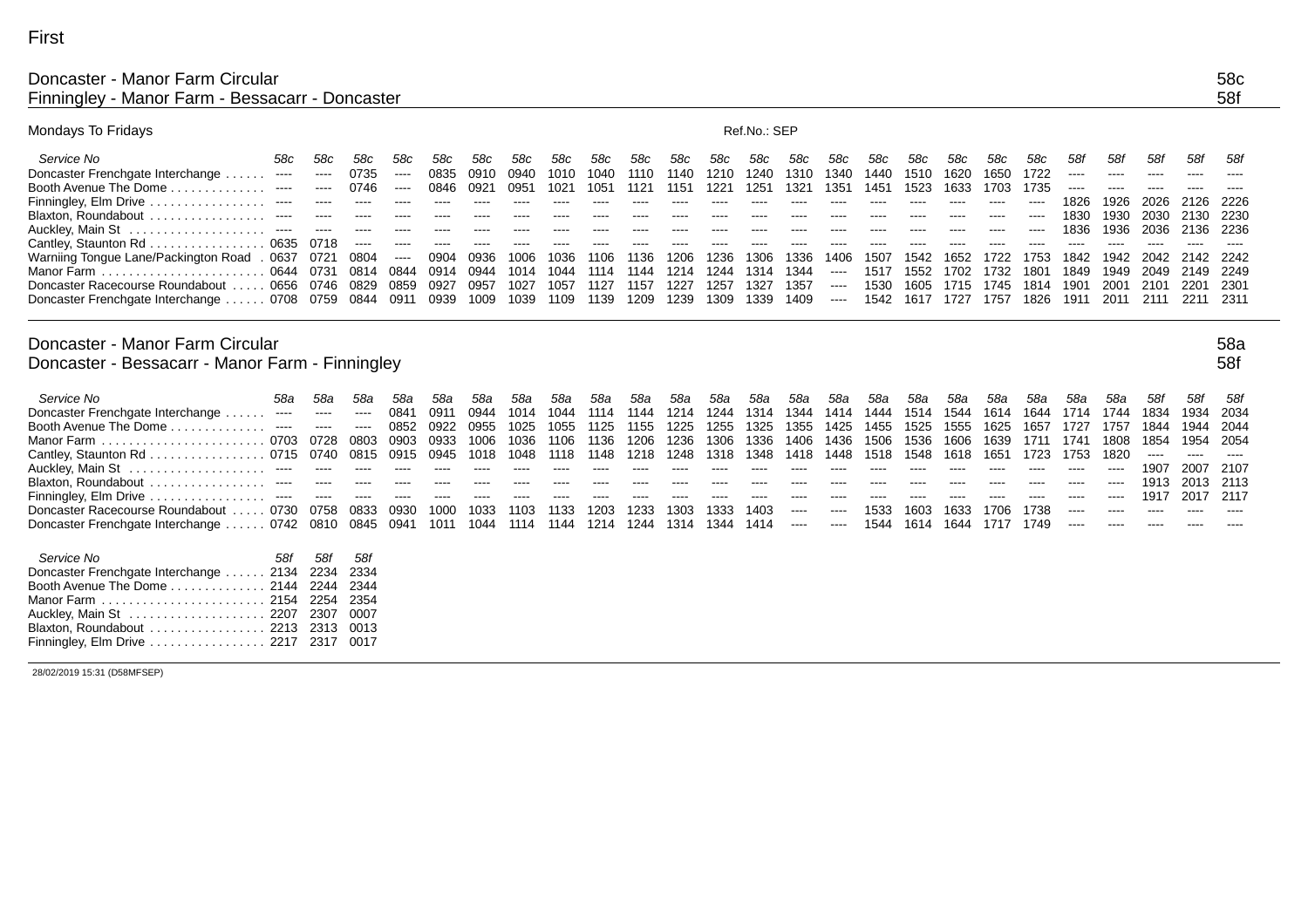| v.<br>$\sim$<br>۰. |  |
|--------------------|--|
|                    |  |

| Doncaster - Hexthorpe         |                          |
|-------------------------------|--------------------------|
| Doncaster - Lakeside Circular | $\overline{\phantom{a}}$ |
| Doncaster - Lakeside Circular | 72x                      |

| Mondays To Fridays                                                                                                                                                                                                                                                                                                                                                                                       |                                                                        |                                                                                                                                                                                                                                                                                                                                                                                                                                                                                                                                                                                                                                                                                                                                                                                                                                                                                                                                                                                                              |                                                                                       |                                                                                  |                                                                                                                                                                                                                                                                                                                                                                                                                                                                                                                                                                                                                                                                               |                                                                                    |                                                                                         |                                                                                        |                                                                                                                                                                                                                                                                                                                                                                                                                                                                                                                                                 |                                                                                                                                                                                                                                                                                                                                                                                                                                                                                                                                                                                                                                                                                                                                                                                                                                                                                                                                                                                                                                                    |                                                                                | Ref.No.: SEP                                                                                       |                                                                                         |                                                                                        |                                                                                                                                                                                                                                                                                                                                                                                                                                                                                                                                                  |                                                                                    |                                                                                        |                                                                                     |                                                                                      |                                                                                                                                                                                                                                                                                                                                                                                                                                                                                                                                                                      |                                                                                     |                                                                                        |                                                                                                                                                                                                                                                                                                                                                                                                                                                                                                                                                                |                                                                                                                                                                                                       |
|----------------------------------------------------------------------------------------------------------------------------------------------------------------------------------------------------------------------------------------------------------------------------------------------------------------------------------------------------------------------------------------------------------|------------------------------------------------------------------------|--------------------------------------------------------------------------------------------------------------------------------------------------------------------------------------------------------------------------------------------------------------------------------------------------------------------------------------------------------------------------------------------------------------------------------------------------------------------------------------------------------------------------------------------------------------------------------------------------------------------------------------------------------------------------------------------------------------------------------------------------------------------------------------------------------------------------------------------------------------------------------------------------------------------------------------------------------------------------------------------------------------|---------------------------------------------------------------------------------------|----------------------------------------------------------------------------------|-------------------------------------------------------------------------------------------------------------------------------------------------------------------------------------------------------------------------------------------------------------------------------------------------------------------------------------------------------------------------------------------------------------------------------------------------------------------------------------------------------------------------------------------------------------------------------------------------------------------------------------------------------------------------------|------------------------------------------------------------------------------------|-----------------------------------------------------------------------------------------|----------------------------------------------------------------------------------------|-------------------------------------------------------------------------------------------------------------------------------------------------------------------------------------------------------------------------------------------------------------------------------------------------------------------------------------------------------------------------------------------------------------------------------------------------------------------------------------------------------------------------------------------------|----------------------------------------------------------------------------------------------------------------------------------------------------------------------------------------------------------------------------------------------------------------------------------------------------------------------------------------------------------------------------------------------------------------------------------------------------------------------------------------------------------------------------------------------------------------------------------------------------------------------------------------------------------------------------------------------------------------------------------------------------------------------------------------------------------------------------------------------------------------------------------------------------------------------------------------------------------------------------------------------------------------------------------------------------|--------------------------------------------------------------------------------|----------------------------------------------------------------------------------------------------|-----------------------------------------------------------------------------------------|----------------------------------------------------------------------------------------|--------------------------------------------------------------------------------------------------------------------------------------------------------------------------------------------------------------------------------------------------------------------------------------------------------------------------------------------------------------------------------------------------------------------------------------------------------------------------------------------------------------------------------------------------|------------------------------------------------------------------------------------|----------------------------------------------------------------------------------------|-------------------------------------------------------------------------------------|--------------------------------------------------------------------------------------|----------------------------------------------------------------------------------------------------------------------------------------------------------------------------------------------------------------------------------------------------------------------------------------------------------------------------------------------------------------------------------------------------------------------------------------------------------------------------------------------------------------------------------------------------------------------|-------------------------------------------------------------------------------------|----------------------------------------------------------------------------------------|----------------------------------------------------------------------------------------------------------------------------------------------------------------------------------------------------------------------------------------------------------------------------------------------------------------------------------------------------------------------------------------------------------------------------------------------------------------------------------------------------------------------------------------------------------------|-------------------------------------------------------------------------------------------------------------------------------------------------------------------------------------------------------|
| Service No<br>72<br>0535<br>Doncaster Frenchgate Interchange<br>. 0543<br>Hexthorpe, Urban Rd/Greenfield Lane<br>0552<br>Woodfield, Maple Tree<br>0557<br>Morrisons Park & Ride<br>Lakeside Village Shopping Outlet  0602<br>Cantley, McAuley Upper School<br>$\hspace{0.1em} \ldots \hspace{0.1em}$<br>Doncaster Racecourse Roundabout<br>$\cdots$<br>Doncaster Frenchgate Interchange<br>$\sim$ $\sim$ | 72<br>0635<br>0643<br>0652<br>0657<br>0702<br>$\cdots$<br>0708<br>0719 | 72<br>0705<br>0714<br>0723<br>$\cdots$<br>0732<br>0749<br>$\frac{1}{2} \left( \frac{1}{2} \right) \left( \frac{1}{2} \right) \left( \frac{1}{2} \right) \left( \frac{1}{2} \right)$<br>----                                                                                                                                                                                                                                                                                                                                                                                                                                                                                                                                                                                                                                                                                                                                                                                                                  | 71<br>0812<br>0821<br>$\cdots$<br>$---$<br>$\cdots$<br>$\cdots$<br>$----$<br>$\cdots$ | 72<br>0824<br>0833<br>0842<br>0848<br>0853<br>$\cdots$<br>0859<br>0910           | 71<br>0842<br>0851<br>$\frac{1}{2} \left( \frac{1}{2} \right) \left( \frac{1}{2} \right) \left( \frac{1}{2} \right) \left( \frac{1}{2} \right) \left( \frac{1}{2} \right) \left( \frac{1}{2} \right) \left( \frac{1}{2} \right) \left( \frac{1}{2} \right) \left( \frac{1}{2} \right) \left( \frac{1}{2} \right) \left( \frac{1}{2} \right) \left( \frac{1}{2} \right) \left( \frac{1}{2} \right) \left( \frac{1}{2} \right) \left( \frac{1}{2} \right) \left( \frac{1}{2} \right) \left( \frac$<br>$\cdots$<br>$\cdots$<br>$\frac{1}{2} \left( \frac{1}{2} \right) \left( \frac{1}{2} \right) \left( \frac{1}{2} \right) \left( \frac{1}{2} \right)$<br>$\cdots$<br>$\cdots$ | 72<br>0854<br>0903<br>0912<br>0918<br>0923<br>$\cdots$<br>0929<br>0940             | 71<br>0912<br>0921<br>$\cdots$<br>$\cdots$<br>$\cdots$<br>$---$<br>$\cdots$<br>$\cdots$ | 72<br>0924<br>0933<br>0942<br>0948<br>0953<br>----<br>0959<br>1010                     | 71<br>0942<br>0951<br>$---$<br>$---$<br>$---$<br>----<br>$\cdots$<br>$\cdots$                                                                                                                                                                                                                                                                                                                                                                                                                                                                   | 72<br>0954<br>1003<br>1012<br>1018<br>1023<br>$---$<br>1029<br>1040                                                                                                                                                                                                                                                                                                                                                                                                                                                                                                                                                                                                                                                                                                                                                                                                                                                                                                                                                                                | 71<br>1012<br>1021<br>$\cdots$<br>----<br>$\cdots$<br>----<br>----<br>$\cdots$ | 72<br>1024<br>1033<br>1042<br>1048<br>1053<br>----<br>1059<br>1110                                 | 71<br>1040<br>1049<br>$\cdots$<br>$\cdots$<br>$\cdots$<br>$---$<br>$\cdots$<br>$\cdots$ | 72<br>1054<br>1103<br>1112<br>1118<br>1123<br>----<br>1129<br>1140                     | 71<br>1112<br>1121<br>$\cdots$<br>$\cdots$<br>$\cdots$<br>$\frac{1}{2} \left( \frac{1}{2} \right) \left( \frac{1}{2} \right) \left( \frac{1}{2} \right) \left( \frac{1}{2} \right) \left( \frac{1}{2} \right) \left( \frac{1}{2} \right) \left( \frac{1}{2} \right) \left( \frac{1}{2} \right) \left( \frac{1}{2} \right) \left( \frac{1}{2} \right) \left( \frac{1}{2} \right) \left( \frac{1}{2} \right) \left( \frac{1}{2} \right) \left( \frac{1}{2} \right) \left( \frac{1}{2} \right) \left( \frac{1}{2} \right) \left( \frac$<br>$\cdots$ | 72<br>1124<br>1133<br>1142<br>1148<br>1153<br>$---$<br>1159<br>1210                | 71<br>1140<br>1149<br>$\cdots$<br>$\cdots$<br>$\cdots$<br>----<br>$\cdots$<br>$\cdots$ | 72<br>1154<br>1203<br>1212<br>1218<br>1223<br>----<br>1229<br>1240                  | 71<br>1212<br>1221<br>$\cdots$<br>$\cdots$<br>$---$<br>$---$<br>$\cdots$<br>$\cdots$ | 72<br>1224<br>1233<br>1242<br>1248<br>1253<br>----<br>1259<br>1310                                                                                                                                                                                                                                                                                                                                                                                                                                                                                                   | 71<br>1240<br>1249<br>$\cdots$<br>$---$<br>$\cdots$<br>----<br>$\cdots$<br>$\cdots$ | 72<br>1254<br>1303<br>1312<br>1318<br>1323<br>$---$<br>1329<br>1340                    | 71<br>1312<br>132'<br>$\frac{1}{2}$<br>$\cdots$<br>$\cdots$<br>$---$<br>$\cdots$<br>$\frac{1}{2} \left( \frac{1}{2} \right) \left( \frac{1}{2} \right) \left( \frac{1}{2} \right) \left( \frac{1}{2} \right) \left( \frac{1}{2} \right) \left( \frac{1}{2} \right) \left( \frac{1}{2} \right) \left( \frac{1}{2} \right) \left( \frac{1}{2} \right) \left( \frac{1}{2} \right) \left( \frac{1}{2} \right) \left( \frac{1}{2} \right) \left( \frac{1}{2} \right) \left( \frac{1}{2} \right) \left( \frac{1}{2} \right) \left( \frac{1}{2} \right) \left( \frac$ | 72<br>1324<br>1333<br>1342<br>1348<br>1353<br>----<br>1359<br>1410                                                                                                                                    |
| Service No<br>71                                                                                                                                                                                                                                                                                                                                                                                         | 72                                                                     | 71                                                                                                                                                                                                                                                                                                                                                                                                                                                                                                                                                                                                                                                                                                                                                                                                                                                                                                                                                                                                           | 72<br><b>SD</b>                                                                       | 72<br><b>NSD</b>                                                                 | 71                                                                                                                                                                                                                                                                                                                                                                                                                                                                                                                                                                                                                                                                            | 72                                                                                 | 72                                                                                      | 72x                                                                                    | 71                                                                                                                                                                                                                                                                                                                                                                                                                                                                                                                                              | 72x                                                                                                                                                                                                                                                                                                                                                                                                                                                                                                                                                                                                                                                                                                                                                                                                                                                                                                                                                                                                                                                | 71                                                                             | 72x                                                                                                | 71                                                                                      | 72x                                                                                    | 71                                                                                                                                                                                                                                                                                                                                                                                                                                                                                                                                               | 72x                                                                                | 72                                                                                     | 72                                                                                  | 72                                                                                   | 72                                                                                                                                                                                                                                                                                                                                                                                                                                                                                                                                                                   | 72                                                                                  | -72                                                                                    |                                                                                                                                                                                                                                                                                                                                                                                                                                                                                                                                                                |                                                                                                                                                                                                       |
| Doncaster Frenchgate Interchange  1340<br>Hexthorpe, Urban Rd/Greenfield Lane<br>$\ldots$ 1349<br>Woodfield, Maple Tree<br>$\cdots$<br>.<br>Morrisons Park & Ride<br>$---$<br>.<br>Lakeside Village Shopping Outlet.<br>$\cdots$<br>Doncaster Racecourse Roundabout<br>$\cdots$<br>Doncaster Frenchgate Interchange ----<br>- Schooldays Only<br>SD<br>NSD - School Holidays                             | 1354<br>1403<br>1412<br>1418<br>1423<br>1429<br>1440                   | 1412<br>1421<br>$\cdots$<br>$\frac{1}{2} \left( \frac{1}{2} \right) \left( \frac{1}{2} \right) \left( \frac{1}{2} \right) \left( \frac{1}{2} \right) \left( \frac{1}{2} \right) \left( \frac{1}{2} \right) \left( \frac{1}{2} \right) \left( \frac{1}{2} \right) \left( \frac{1}{2} \right) \left( \frac{1}{2} \right) \left( \frac{1}{2} \right) \left( \frac{1}{2} \right) \left( \frac{1}{2} \right) \left( \frac{1}{2} \right) \left( \frac{1}{2} \right) \left( \frac{1}{2} \right) \left( \frac$<br>$\cdots$<br>$\cdots$<br>$\frac{1}{2} \left( \frac{1}{2} \right) \left( \frac{1}{2} \right) \left( \frac{1}{2} \right) \left( \frac{1}{2} \right) \left( \frac{1}{2} \right) \left( \frac{1}{2} \right) \left( \frac{1}{2} \right) \left( \frac{1}{2} \right) \left( \frac{1}{2} \right) \left( \frac{1}{2} \right) \left( \frac{1}{2} \right) \left( \frac{1}{2} \right) \left( \frac{1}{2} \right) \left( \frac{1}{2} \right) \left( \frac{1}{2} \right) \left( \frac{1}{2} \right) \left( \frac$ | 1425<br>1434<br>1443<br>1449<br>1454<br>$\cdots$<br>$\cdots$                          | 1425<br>1434<br>1443<br>1449<br>1454<br>1500<br>1511                             | 1442<br>1451<br>$\cdots$<br>$\frac{1}{2} \left( \frac{1}{2} \right) \left( \frac{1}{2} \right) \left( \frac{1}{2} \right) \left( \frac{1}{2} \right)$<br>$\cdots$<br>$---$<br>$\cdots$                                                                                                                                                                                                                                                                                                                                                                                                                                                                                        | 1502<br>1511<br>1520<br>$\cdots$<br>$\cdots$<br>$\cdots$<br>$\cdots$               | 1522<br>1531<br>1541<br>1547<br>1552<br>1559<br>1610                                    | 1542<br>1551<br>1602<br>1608<br>$\cdots$<br>$\cdots$<br>1620                           | 1557<br>1606<br>$---$<br>$\begin{array}{ccc} \multicolumn{3}{c}{} & \multicolumn{3}{c}{} & \multicolumn{3}{c}{} & \multicolumn{3}{c}{} & \multicolumn{3}{c}{} & \multicolumn{3}{c}{} & \multicolumn{3}{c}{} & \multicolumn{3}{c}{} & \multicolumn{3}{c}{} & \multicolumn{3}{c}{} & \multicolumn{3}{c}{} & \multicolumn{3}{c}{} & \multicolumn{3}{c}{} & \multicolumn{3}{c}{} & \multicolumn{3}{c}{} & \multicolumn{3}{c}{} & \multicolumn{3}{c}{} & \multicolumn{3}{c}{} & \multicolumn{3}{c}{} & \multicolumn$<br>$\cdots$<br>----<br>$\cdots$ | 1612<br>1621<br>1632<br>1638<br>$\cdots$<br>$\cdots$<br>1650                                                                                                                                                                                                                                                                                                                                                                                                                                                                                                                                                                                                                                                                                                                                                                                                                                                                                                                                                                                       | 1627<br>1636<br>----<br>$\cdots$<br>----<br>$\cdots$                           | 1642<br>1651<br>1702<br>1708<br>----<br>1720                                                       | 1657<br>1706<br>$---$<br>$\frac{1}{2}$<br>$---$<br>$\cdots$                             | 1717<br>1726<br>1737<br>1743<br>----<br>1755                                           | 1737<br>1746<br>----<br>$\cdots$<br>----<br>$\cdots$                                                                                                                                                                                                                                                                                                                                                                                                                                                                                             | 1757<br>1806<br>1817<br>1823<br>$---$<br>----<br>1835                              | 1835<br>1843<br>1852<br>1857<br>1902<br>----                                           | 1935<br>1943<br>1952<br>1957<br>2002                                                | 2035<br>2043<br>2052<br>2057<br>2102                                                 | 2135<br>2143<br>2152<br>2157<br>2202                                                                                                                                                                                                                                                                                                                                                                                                                                                                                                                                 | 2235<br>2243<br>2252<br>2257<br>2302                                                | 2335<br>2343<br>2352<br>2357<br>0002<br>----                                           |                                                                                                                                                                                                                                                                                                                                                                                                                                                                                                                                                                |                                                                                                                                                                                                       |
| Hexthorpe - Doncaster                                                                                                                                                                                                                                                                                                                                                                                    |                                                                        |                                                                                                                                                                                                                                                                                                                                                                                                                                                                                                                                                                                                                                                                                                                                                                                                                                                                                                                                                                                                              |                                                                                       |                                                                                  |                                                                                                                                                                                                                                                                                                                                                                                                                                                                                                                                                                                                                                                                               |                                                                                    |                                                                                         |                                                                                        |                                                                                                                                                                                                                                                                                                                                                                                                                                                                                                                                                 |                                                                                                                                                                                                                                                                                                                                                                                                                                                                                                                                                                                                                                                                                                                                                                                                                                                                                                                                                                                                                                                    |                                                                                |                                                                                                    |                                                                                         |                                                                                        |                                                                                                                                                                                                                                                                                                                                                                                                                                                                                                                                                  |                                                                                    |                                                                                        |                                                                                     |                                                                                      |                                                                                                                                                                                                                                                                                                                                                                                                                                                                                                                                                                      |                                                                                     |                                                                                        |                                                                                                                                                                                                                                                                                                                                                                                                                                                                                                                                                                | 71                                                                                                                                                                                                    |
| Doncaster - Lakeside Circular<br>Doncaster - Lakeside Corcular                                                                                                                                                                                                                                                                                                                                           |                                                                        |                                                                                                                                                                                                                                                                                                                                                                                                                                                                                                                                                                                                                                                                                                                                                                                                                                                                                                                                                                                                              |                                                                                       |                                                                                  |                                                                                                                                                                                                                                                                                                                                                                                                                                                                                                                                                                                                                                                                               |                                                                                    |                                                                                         |                                                                                        |                                                                                                                                                                                                                                                                                                                                                                                                                                                                                                                                                 |                                                                                                                                                                                                                                                                                                                                                                                                                                                                                                                                                                                                                                                                                                                                                                                                                                                                                                                                                                                                                                                    |                                                                                |                                                                                                    |                                                                                         |                                                                                        |                                                                                                                                                                                                                                                                                                                                                                                                                                                                                                                                                  |                                                                                    |                                                                                        |                                                                                     |                                                                                      |                                                                                                                                                                                                                                                                                                                                                                                                                                                                                                                                                                      |                                                                                     |                                                                                        |                                                                                                                                                                                                                                                                                                                                                                                                                                                                                                                                                                | 73<br>73x                                                                                                                                                                                             |
| Service No<br>73<br>Doncaster Frenchgate Interchange<br>$\sim$ $\sim$ $\sim$<br>The Dome<br>$\cdots$<br>Lakeside Village Shopping Outlet<br>.0603<br>Morrisons Park & Ride<br>0608<br>Woodfield, Maple Tree<br>0613<br>Hexthorpe, Urban Rd/Greenfield Lane<br>$---$<br>$\ldots$ 0622<br>Hexthorpe, Greenfield Lane/Urban Rd<br>. 0631<br>Doncaster Frenchgate Interchange.                               | 73<br>$\cdots$<br>$\cdots$<br>0648<br>0653<br>0659<br>0709<br>0718     | 73x<br>0710<br>$\frac{1}{2} \left( \frac{1}{2} \right) \left( \frac{1}{2} \right) \left( \frac{1}{2} \right) \left( \frac{1}{2} \right)$<br>$\cdots$<br>0723<br>0729<br>----<br>0741<br>0750                                                                                                                                                                                                                                                                                                                                                                                                                                                                                                                                                                                                                                                                                                                                                                                                                 | 73x<br>0740<br>$\cdots$<br>$\cdots$<br>0753<br>0759<br>----<br>0811<br>0820           | 71<br>$\cdots$<br>$-- -$<br>----<br>$\cdots$<br>$\cdots$<br>0821<br>0822<br>0832 | 73x<br>0810<br>$\frac{1}{2}$<br>----<br>0823<br>0829<br>$\cdots$<br>0841<br>0850                                                                                                                                                                                                                                                                                                                                                                                                                                                                                                                                                                                              | 71<br>$\cdots$<br>$\cdots$<br>----<br>$\cdots$<br>$\cdots$<br>0851<br>0852<br>0902 | 73x<br>0840<br>$\cdots$<br>----<br>0853<br>0859<br>$\cdots$<br>0911<br>0920             | 71<br>$\cdots$<br>$\cdots$<br>$\cdots$<br>$\cdots$<br>$\cdots$<br>0923<br>0924<br>0933 | 73<br>$\cdots$<br>0913<br>0918<br>0923<br>0929<br>$---$<br>0939<br>0948                                                                                                                                                                                                                                                                                                                                                                                                                                                                         | 71<br>$\cdots$<br>$\cdots$<br>$\cdots$<br>$\begin{array}{ccc} \multicolumn{3}{c}{} & \multicolumn{3}{c}{} & \multicolumn{3}{c}{} & \multicolumn{3}{c}{} & \multicolumn{3}{c}{} & \multicolumn{3}{c}{} & \multicolumn{3}{c}{} & \multicolumn{3}{c}{} & \multicolumn{3}{c}{} & \multicolumn{3}{c}{} & \multicolumn{3}{c}{} & \multicolumn{3}{c}{} & \multicolumn{3}{c}{} & \multicolumn{3}{c}{} & \multicolumn{3}{c}{} & \multicolumn{3}{c}{} & \multicolumn{3}{c}{} & \multicolumn{3}{c}{} & \multicolumn{3}{c}{} & \multicolumn$<br>$\begin{array}{ccc} \multicolumn{3}{c}{} & \multicolumn{3}{c}{} & \multicolumn{3}{c}{} & \multicolumn{3}{c}{} & \multicolumn{3}{c}{} & \multicolumn{3}{c}{} & \multicolumn{3}{c}{} & \multicolumn{3}{c}{} & \multicolumn{3}{c}{} & \multicolumn{3}{c}{} & \multicolumn{3}{c}{} & \multicolumn{3}{c}{} & \multicolumn{3}{c}{} & \multicolumn{3}{c}{} & \multicolumn{3}{c}{} & \multicolumn{3}{c}{} & \multicolumn{3}{c}{} & \multicolumn{3}{c}{} & \multicolumn{3}{c}{} & \multicolumn$<br>0953<br>0954<br>1003 | 73<br>0934<br>0945<br>0950<br>0955<br>1001<br>----<br>101'<br>1020             | 71<br>$\sim$ $\sim$ $\sim$<br>$\cdots$<br>$\cdots$<br>$\cdots$<br>$\cdots$<br>1023<br>1024<br>1033 | 73<br>1004<br>1015<br>1020<br>1025<br>1031<br>----<br>1041<br>1050                      | 71<br>$\cdots$<br>$\cdots$<br>$\cdots$<br>$\cdots$<br>$\cdots$<br>1050<br>1051<br>1100 | 73<br>1034<br>1045<br>1050<br>1055<br>1101<br>----<br>1111<br>1120                                                                                                                                                                                                                                                                                                                                                                                                                                                                               | 71<br>$\cdots$<br>$\cdots$<br>----<br>$\cdots$<br>$\cdots$<br>1123<br>1124<br>1133 | 73<br>1104<br>1115<br>1120<br>1125<br>1131<br>----<br>$114^{\circ}$<br>1150            | 71<br>$---$<br>$\cdots$<br>$\cdots$<br>$\cdots$<br>$\cdots$<br>1150<br>1151<br>1200 | 73<br>1134<br>1145<br>1150<br>1155<br>1201<br>$---$<br>1211<br>1220                  | 71<br>$\cdots$<br>$\cdots$<br>$\cdots$<br>$\cdots$<br>$\begin{array}{cccccccccc} \multicolumn{2}{c}{} & \multicolumn{2}{c}{} & \multicolumn{2}{c}{} & \multicolumn{2}{c}{} & \multicolumn{2}{c}{} & \multicolumn{2}{c}{} & \multicolumn{2}{c}{} & \multicolumn{2}{c}{} & \multicolumn{2}{c}{} & \multicolumn{2}{c}{} & \multicolumn{2}{c}{} & \multicolumn{2}{c}{} & \multicolumn{2}{c}{} & \multicolumn{2}{c}{} & \multicolumn{2}{c}{} & \multicolumn{2}{c}{} & \multicolumn{2}{c}{} & \multicolumn{2}{c}{} & \multicolumn{2}{c}{} & \mult$<br>1223<br>1224<br>1233 | 73<br>1204<br>1215<br>1220<br>1225<br>1231<br>----<br>1241<br>1250                  | 71<br>$\cdots$<br>$\cdots$<br>$\cdots$<br>$\cdots$<br>$\cdots$<br>1250<br>1251<br>1300 | 73<br>1234<br>1245<br>1250<br>1255<br>1301<br>----<br>131'<br>1320                                                                                                                                                                                                                                                                                                                                                                                                                                                                                             | 71<br>$\cdots$<br>$\cdots$<br>$-- -$<br>$\frac{1}{2} \left( \frac{1}{2} \right) \left( \frac{1}{2} \right) \left( \frac{1}{2} \right) \left( \frac{1}{2} \right)$<br>$\cdots$<br>1323<br>1324<br>1333 |

28/02/2019 15:31 (D71MFSEP)